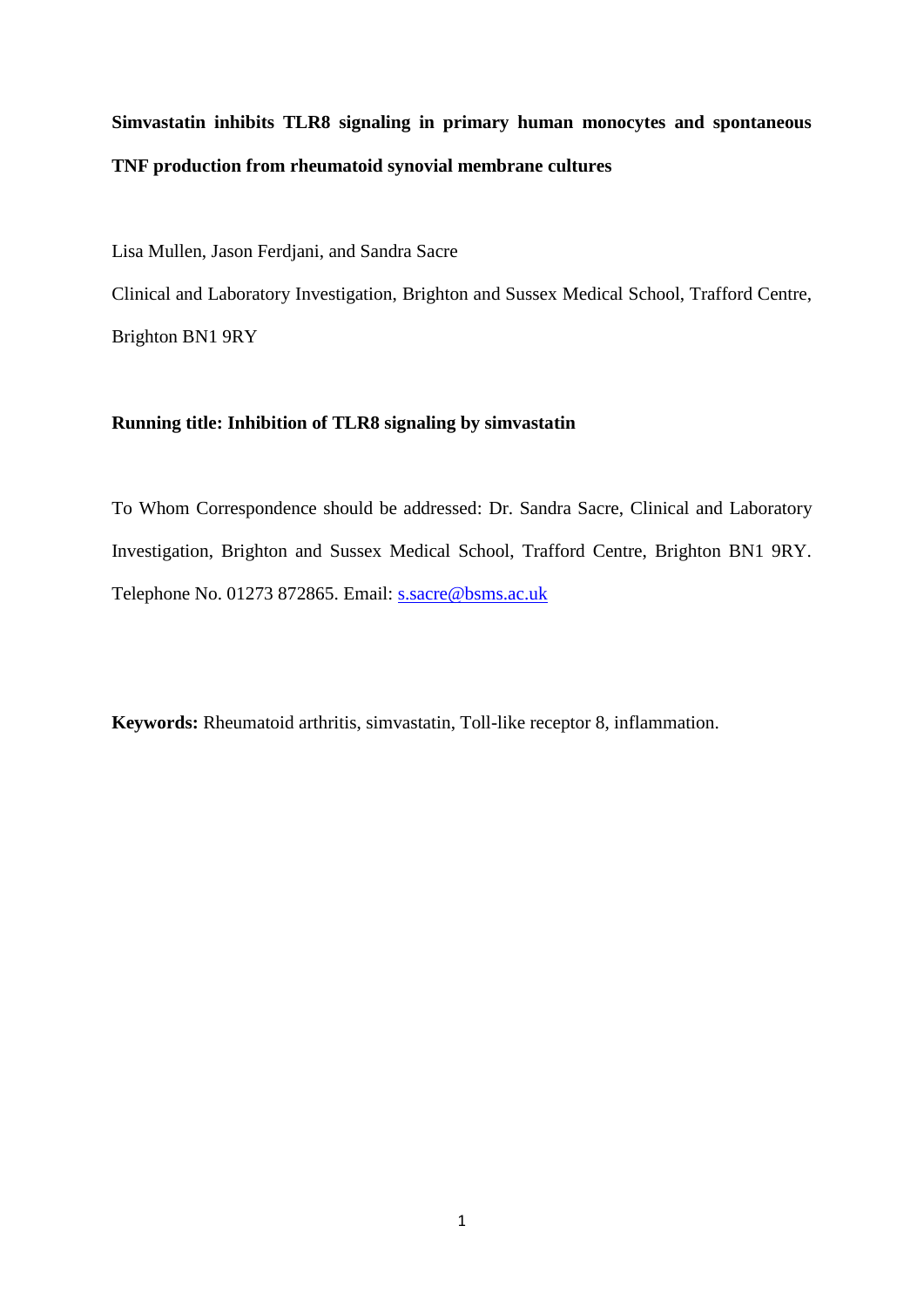#### **Abstract**

Simvastatin has been shown to have anti-inflammatory effects that are independent of its serum cholesterol lowering action, but the mechanisms by which these anti-inflammatory effects are mediated have not been elucidated. To explore the mechanism involved, the effect of simvastatin on TLR signalling in primary human monocytes was investigated. A short pretreatment with simvastatin dose-dependently inhibited the production of TNF in response to TLR8 (but not TLRs 2, 4, or 5) activation. Statins are known inhibitors of the cholesterol biosynthetic pathway, but intriguingly TLR8 inhibition could not be reversed by addition of mevalonate or geranylgeranyl pyrophosphate; downstream products of cholesterol biosynthesis. TLR8 signalling was examined in HEK 293 cells stably expressing TLR8, where simvastatin inhibited  $IKK\alpha/\beta$  phosphorylation and subsequent NF- $\kappa$ B activation without affecting the pathway to AP-1. Since simvastatin has been reported to have antiinflammatory effects in RA patients and TLR8 signalling contributes to TNF production in human RA synovial tissue in culture, simvastatin was tested in these cultures. Simvastatin significantly inhibited the spontaneous release of TNF in this model which was not reversed by mevalonate. Together, these results demonstrate a hitherto unrecognized mechanism of simvastatin inhibition of TLR8 signalling that may in part explain its beneficial antiinflammatory effects.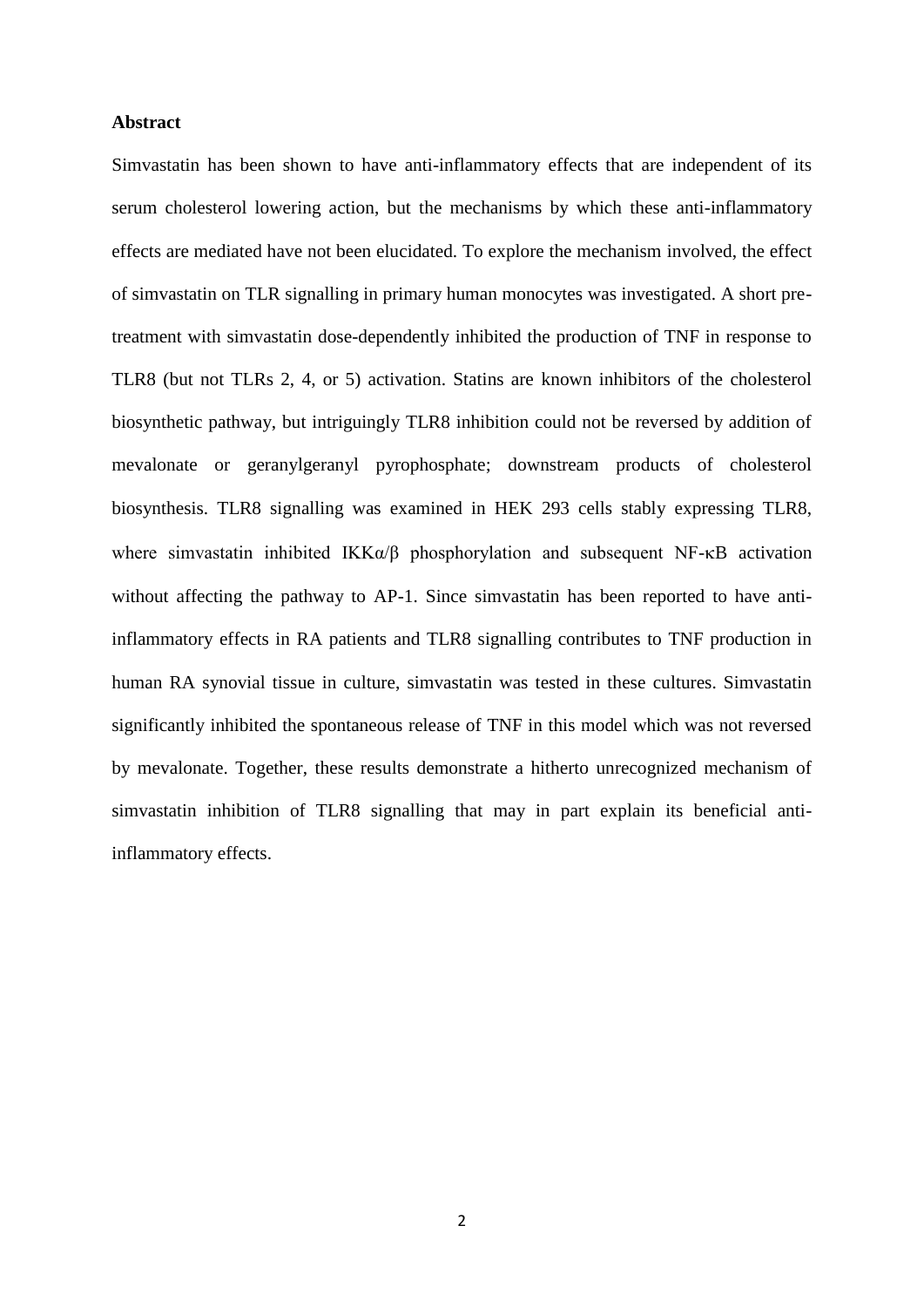#### **INTRODUCTION**

Rheumatoid arthritis (RA) is a debilitating inflammatory disease that affects approximately 1% of the population. It is characterized by autoimmune synovial inflammation with consequent destruction of cartilage and bone [\(1\)](#page-16-0). The release of pro-inflammatory cytokines and matrix metalloproteinases by immune cells that infiltrate the synovial membrane is an important factor in the pathogenesis of RA, as demonstrated by the clinical effectiveness of anti-cytokine biologicals (antibodies/soluble receptors), in particular, those that target TNF [\(2,](#page-16-1) [3\)](#page-16-2). A compounding problem associated with RA is an increased risk of cardiovascular mortality [\(4,](#page-16-3) [5\)](#page-16-4). Consequently, HMG-CoA inhibitors (statins) that inhibit the production of mevalonate, thereby preventing the biosynthesis of cholesterol are often prescribed to RA patients. In addition to the lipid-lowering effects which are beneficial in the treatment of cardiovascular disease, statins also have anti-inflammatory actions, such as inhibition of NF- B activity and consequent reduction in the production of pro-inflammatory cytokines [\(6,](#page-16-5) [7\)](#page-16-6). This anti-inflammatory effect of statins has been reported to decrease clinical symptoms of disease in patients with RA [\(8-11\)](#page-16-7) and have also been observed to have prophylactic and therapeutic efficacy in the collagen-induced arthritis mouse model [\(12\)](#page-16-8). However, the precise mechanisms by which statins exert these effects have not yet been fully elucidated.

Statins inhibit the production of mevalonate, the committed step in cholesterol biosynthesis, thereby preventing the production of cholesterol and its precursors. They not only reduce cholesterol synthesis, but also reduce mevalonate-derived molecules, such as the isoprenoid intermediates, farnesyl pyrophosphate (FPP) and geranylgeranyl pyrophosphate (GGPP). The function of these isoprenoid intermediates is to induce protein prenylation i.e. addition of a prenyl group to C-terminal cysteine residues of proteins. The functions of several intracellular signalling proteins such as Rac and Rho have been demonstrated to be controlled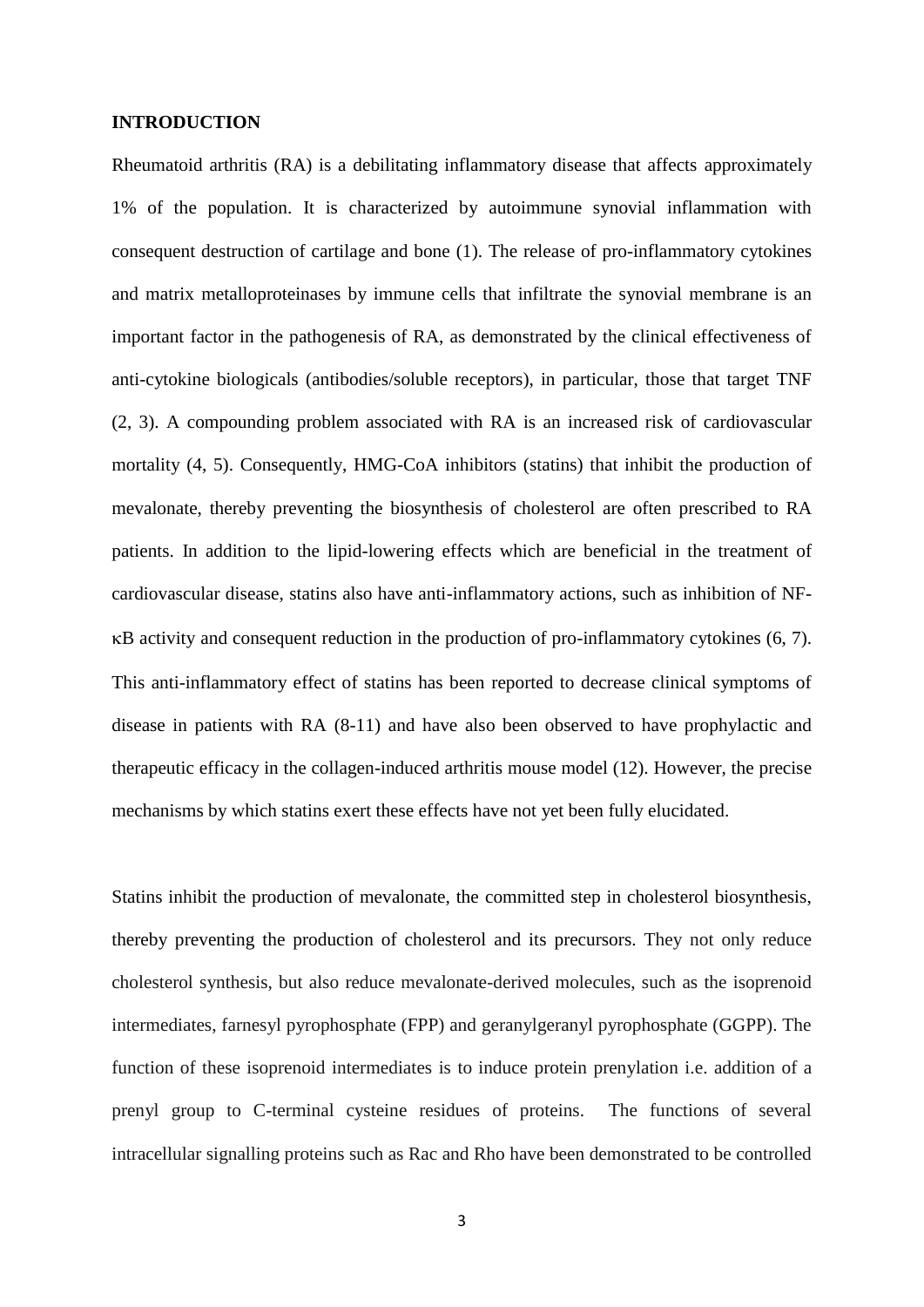by prenylation [\(13\)](#page-16-9). Thus, it is possible that statins could mediate inflammatory pathways by blocking this process.

The potential role of innate immunity in sustaining chronic inflammation in RA is now well recognised [\(14,](#page-16-10) [15\)](#page-16-11). In particular, toll-like receptors (TLRs), a family of pattern recognition receptors of which there are ten in humans, have been implicated in the pathogenesis of RA (reviewed in [\(16\)](#page-16-12)). Upon activation, TLRs initiate signalling cascades leading to the activation of transcription factors AP-1, NF-κB or IFN regulatory factors leading to the production of cytokines. These signalling pathways are initiated by the adaptor proteins myeloid differentiation primary response 88 (MyD88)[\(17,](#page-16-13) [18\)](#page-16-14); MyD88 adaptor-like (Mal) protein [\(19\)](#page-16-15); TIR domain-containing adaptor inducing IFN-β (TRIF) [\(20\)](#page-16-16) and TRIF-related adaptor molecule (TRAM) [\(21\)](#page-16-17). The main signalling pathway activated by most TLRs is the MyD88 dependent pathway that signals to the TRAF6 complex which includes IRAK1, 2 and 4. This then activates TAK1-binding protein (TAB)1 and 2 and transforming growth factor beta-activated kinase (TAK)1, at which point the signal splits to activate the IKK complex consisting of IKK $\alpha$ , IKK $\beta$  and NEMO leading to NF-kB activation or to the mitogenactivated protein kinases (MAPK) which activate downstream AP-1 [\(22\)](#page-16-18) .

Interestingly, statins have previously been demonstrated to modulate TLR2 and 4 signalling and expression [\(23,](#page-17-0) [24\)](#page-17-1), making TLRs good candidates for the anti-inflammatory mechanism of statins in RA. In an attempt to gain a further understanding of the mechanism by which statins may be beneficial from an immumodulatory perspective, the effect of simvastatin on TLR signalling in primary human monocytes and in human rheumatoid synovial membrane cell cultures that spontaneously produce inflammatory cytokines were investigated.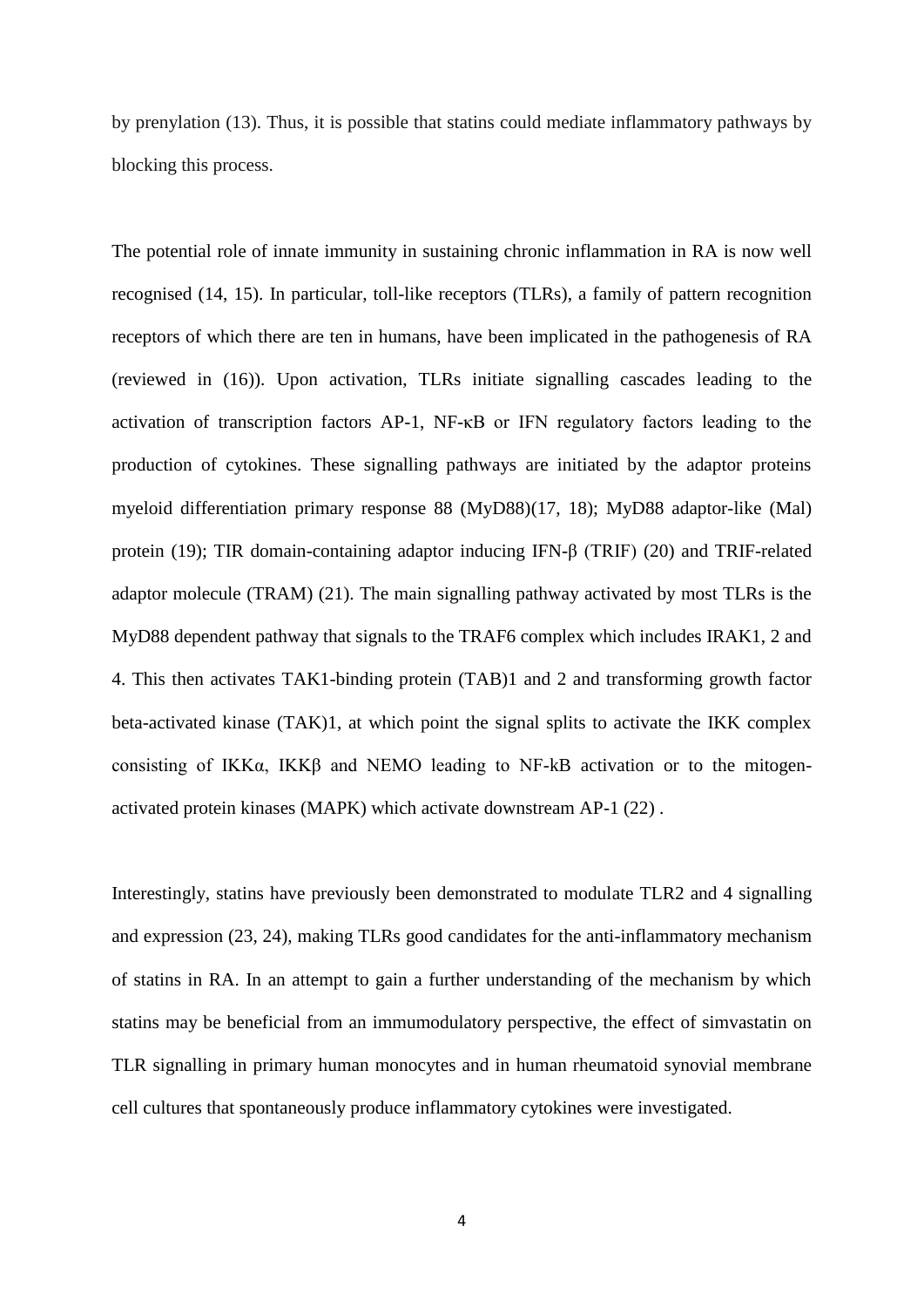#### **MATERIALS AND METHODS**

#### **Reagents**

Cell culture reagents used were penicillin-streptomycin, RPMI 1640, and DMEM obtained from Lonza (Wokingham, UK) and fetal calf serum (FCS) from Sigma (Dorset, UK). The TLR ligands used were chloroform-extracted *Escherichia coli*, lipopolysaccharide (LPS) and resiquimod (R-848) from Invivogen (Toulouse, France). Flagellin (purified) and Pam<sub>3</sub>Cys-Ser(Lys)4·3HCl (Pam3) were from Alexis (Enzo Life Sciences, Exeter, UK). Simvastatin and geranylgeranyl- pyrophosphate (GGPP) were purchased from Sigma.

### **Cell culture**

RA synovial membrane cells were isolated from patients undergoing joint replacement surgery as previously described [\(25,](#page-17-2) [26\)](#page-17-3). Immediately after isolation, cells were cultured at 1  $\times$  10<sup>5</sup> cells/well in 96-well tissue culture plates (Falcon) in RPMI 1640 containing 5% (v/v) FBS and 100 U/ml penicillin-streptomycin. All RA patients gave written informed consent and the study was approved by the Riverside Research Ethics Committee REC number: 07/H0706/81. Primary human monocytes were isolated from single donor plateletphoresis residues obtained from the North London Blood Transfusion Centre (United Kingdom) by Ficoll-Hypaque centrifugation after peripheral blood mononuclear cells (PBMC) isolation using lympholyte gradients [\(27\)](#page-17-4) . The use of peripheral blood mononuclear cells was approved by the Brighton and Sussex Medical School Research Goverance and Ethics Committee. Cells were cultured in RPMI medium 1640 with 25 mM Hepes and 2 mM lglutamine supplemented with 5% heat-inactivated fetal calf serum and 100 units/ml of penicillin/streptomycin at 37°C. HEK-Blue hTLR8 cells (Invivogen) were routinely cultured in DMEM (Sigma) supplemented with 10% fetal bovine serum and 100 U/mL penicillin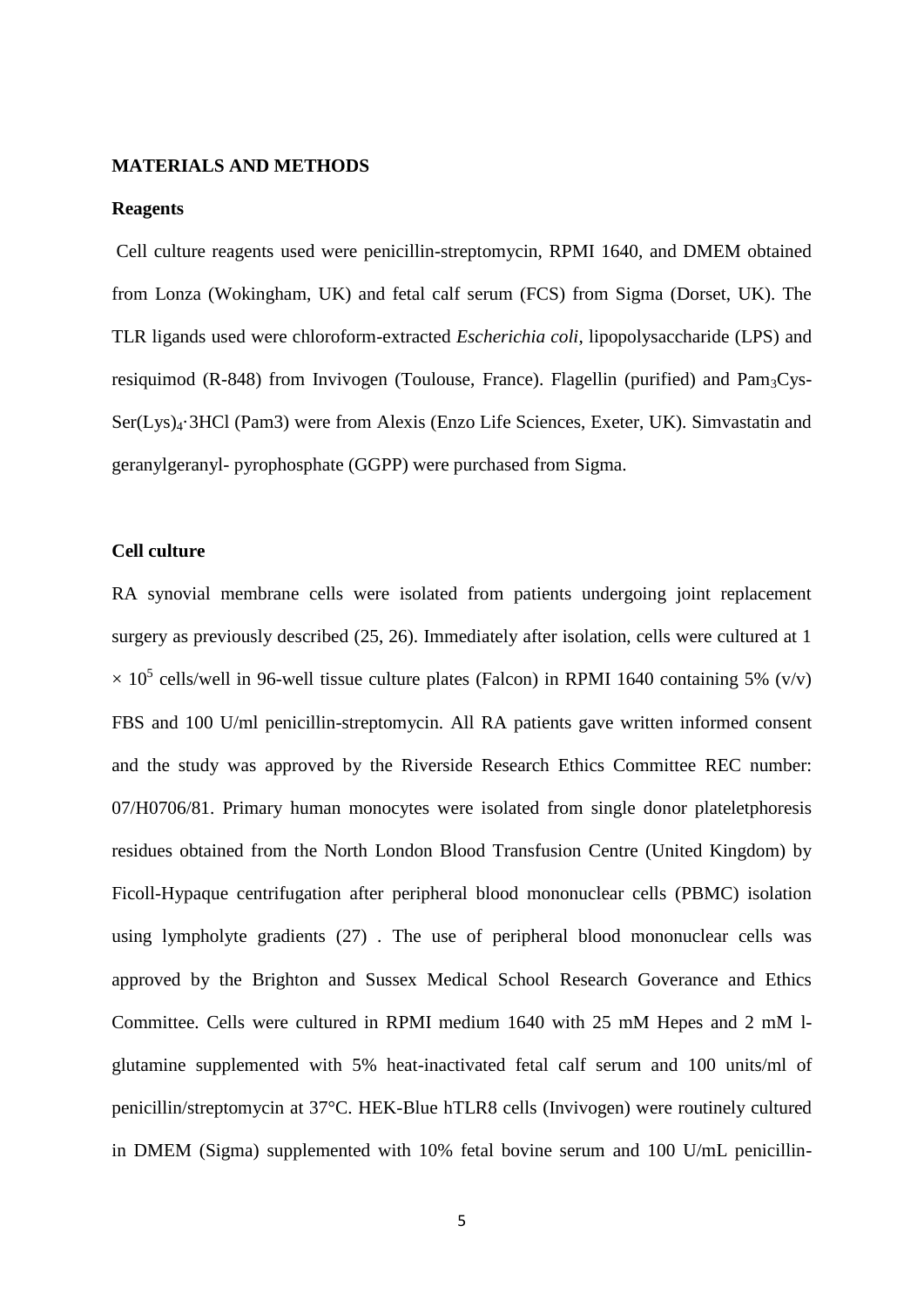streptomycin. These cells stably express human TLR8 and an inducible secreted embryonic alkaline phosphatase (SEAP) reporter gene driven by an NF-KB/Ap-1 promoter. Upon activation of TLR8, SEAP is secreted into the cell supernatant and is detected using QUANTI-Blue (Invivogen), a medium that turns purple/blue in the presence of SEAP.

### **Plasmids**

The NF-KB reporter plasmid, pGNL6 (a generous gift from Dr. David Gould, Queen Mary, University of London), consists of six repeats of the  $NF-\kappa B$  site upstream of a minimal CMV promoter controlling expression of firefly luciferase [\(28\)](#page-17-5). The prenylation reporter system was based on the lentiviral vector constructed by Chinault et al. [\(29\)](#page-17-6), except that two separate plasmids were constructed for use in transient transfections rather than lentiviral delivery. The sequences coding for the Gal4BD-VP16-GFP-CDC42tail was amplified from the lentiviral vector previously described [\(29\)](#page-17-6) using the primers 5' ctaggctagcgatgaagctactgtcttctatcgaa 3' and 5'ctaggcggccgc tcatagcagcacacacctgcggct 3', and ligated into pcDNA6 (Life Technologies, Paisley, UK) using NheI and NotI restriction enzymes. The sequences coding for 5 copies of Gal4 upstream of firefly luciferase was amplified from the lentiviral vector described above using primers 5' ctag ggtacc agatccagtttggttacgacggat 3' and 5' ctaggctagcggtggctttaccaacagtaccgga 3', and ligated into pGL2-Basic (Promega, Southampton, UK) using restriction sites for KpnI and NheI. All constructs were verified by sequencing. The *Renilla* luciferase plasmid (pRL-SV40; Promega) was used to normalize for transfection efficiency in all experiments.

#### **Transient transfection of HEK-Blue hTLR8 cells**

Transient transfections were performed using 25 kDa linear polyethylenimine (PEI) (purchased from Polysciences Inc. PA, USA). Stock solutions of PEI were prepared in water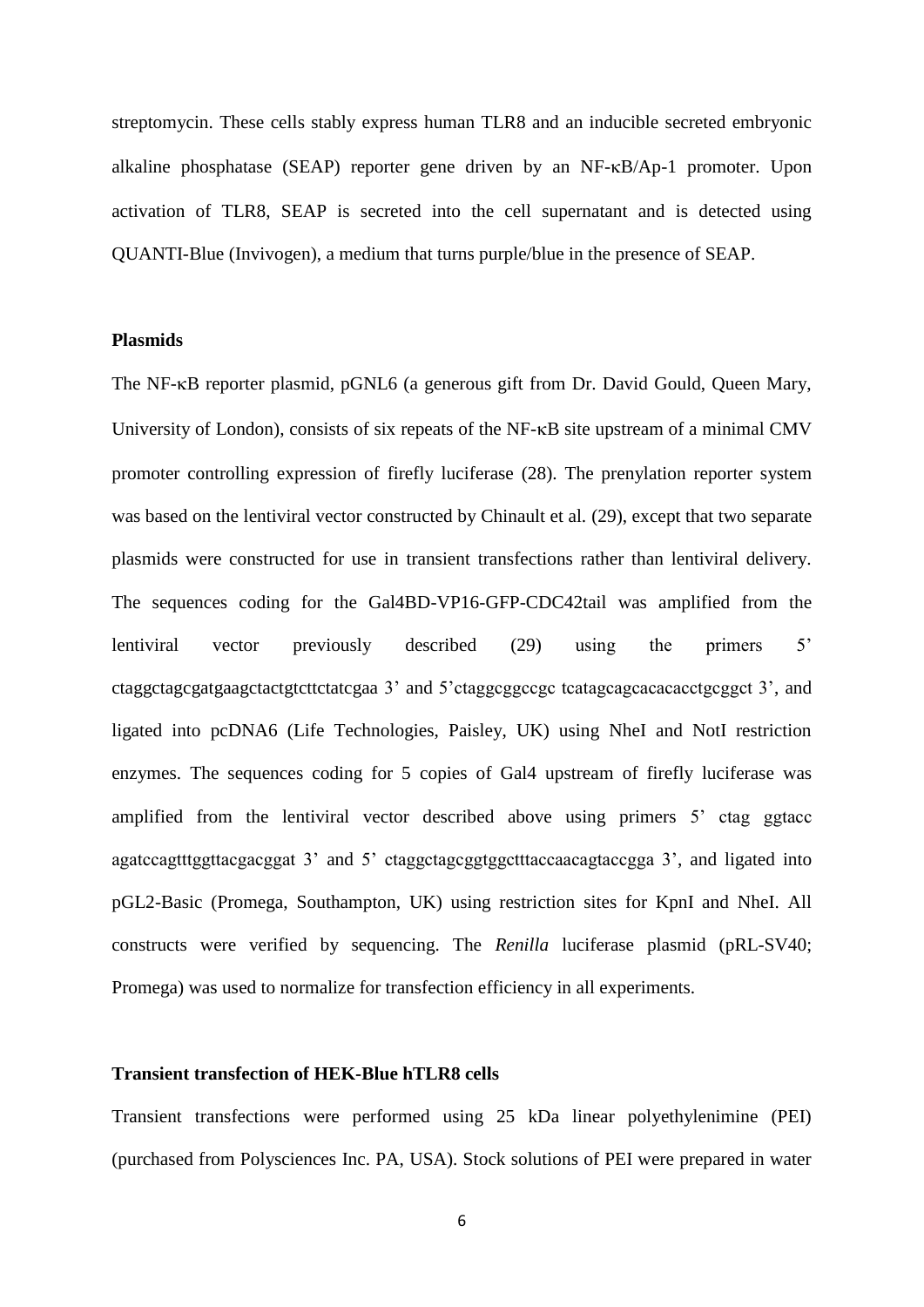at a concentration of 1 mg/ml, and the pH adjusted to 7.0. The transfection conditions were as previously described[\(30\)](#page-17-7). Briefly, cells were plated at a density of 4 x  $10^5$  cells/well in 96well plates and transfected with a total of  $0.5 \mu$ g of DNA per well. The transfection complex was formed at a DNA:PEI ratio of 1:3 in OPTI-MEM (Life Technologies, Paisley, UK), with a 30 minute incubation at room temperature prior to addition to the cells. Culture media was replaced 24 h later with 100 µL of fresh DMEM containing 5 µg/mL of R-848 and cultured for a further 24 h before collecting supernatants or assaying luciferase activity in cell lysates.

## **Western blotting**

Primary human monocytes or HEK-Blue TLR8 cells were preincubated with simvastatin for 30 min before stimulation with 2 or 5 µg/mL of R-848 respectively for 30 min. Cells were lysed by the addition of 100 μl of SDS sample buffer. Extracts were separated on 12% or 10% SDS-PAGE gels, and proteins were transferred to nitrocellulose membrane. Membranes were blocked in 5% BSA in Tris-buffered saline containing 0.1% Tween 20 (TBST) and probed with antibodies recognizing phosphorylated forms of p38, TAK-1 or IKKα/β, or anti-GAPDH as a loading control (all from Cell Signalling Technologies). Membranes were then incubated with anti-rabbit-IgG-horseradish peroxidase conjugate (Sigma), followed by detection with advanced chemiluminescence (ECL) reagents (GE Healthcare, Amersham, UK) and exposed to autoradiography using Hyperfilm (GE Healthcare). Films were developed using an AGFA Curix 60 developer (Agfa Healthcare, Middlesex, UK).

#### **ELISA**

Sandwich ELISAs were used to measure TNF and IP-10 (BD, Oxford, UK) according to the manufacturer's recommendations. Standards were purchased from Peprotech (London, UK).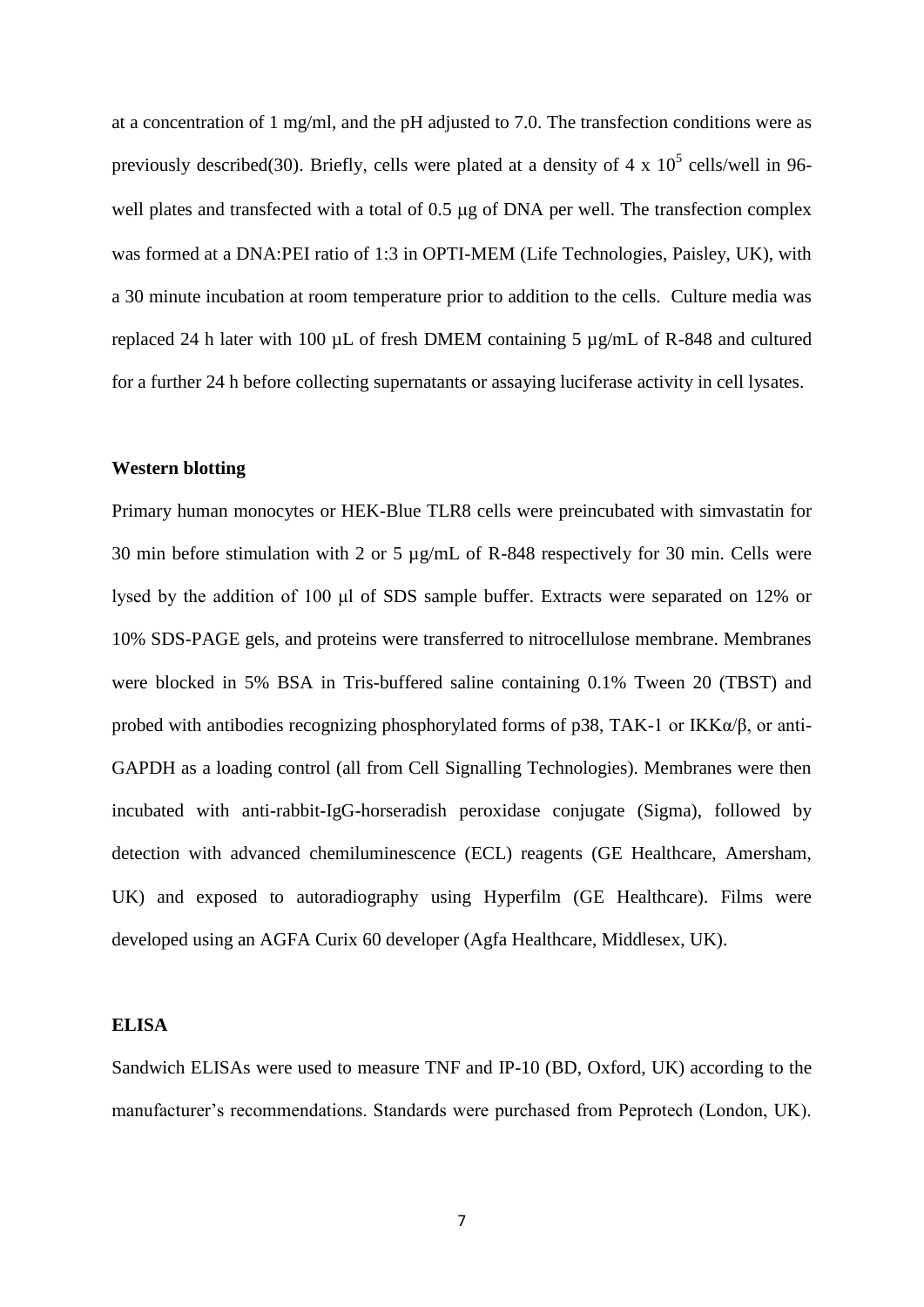Optical density was read on a spectrophotometric ELISA plate reader (BioTek) and analyzed using Gen5 software V2.6.

#### **Assays**

Firefly and Renilla luciferase activities were assayed in cell lysates using the Steady-Glo Luciferase Assay System (Promega) and Renilla Luciferase Assay System (Promega) respectively according to the manufacturer's instructions. Luminesence was measured using a BioTek plate reader. SEAP activity was measured in cell culture supernatants using Quanti-Blue reagent (Invivogen) according to the manufacturer's instructions. Measurements were taken at 630 nm. Cell viability was assessed by MTT assay[\(31\)](#page-17-8) (Sigma).

### **Statistical methods**

Mean, SD, SEM, and statistical significance were calculated using GraphPad version 3 (GraphPad Software). For statistical analysis, a one-tailed *t* test of paired data was used with a 95% confidence interval or a Wilcoxon matched-pairs two-tailed signed ranks test.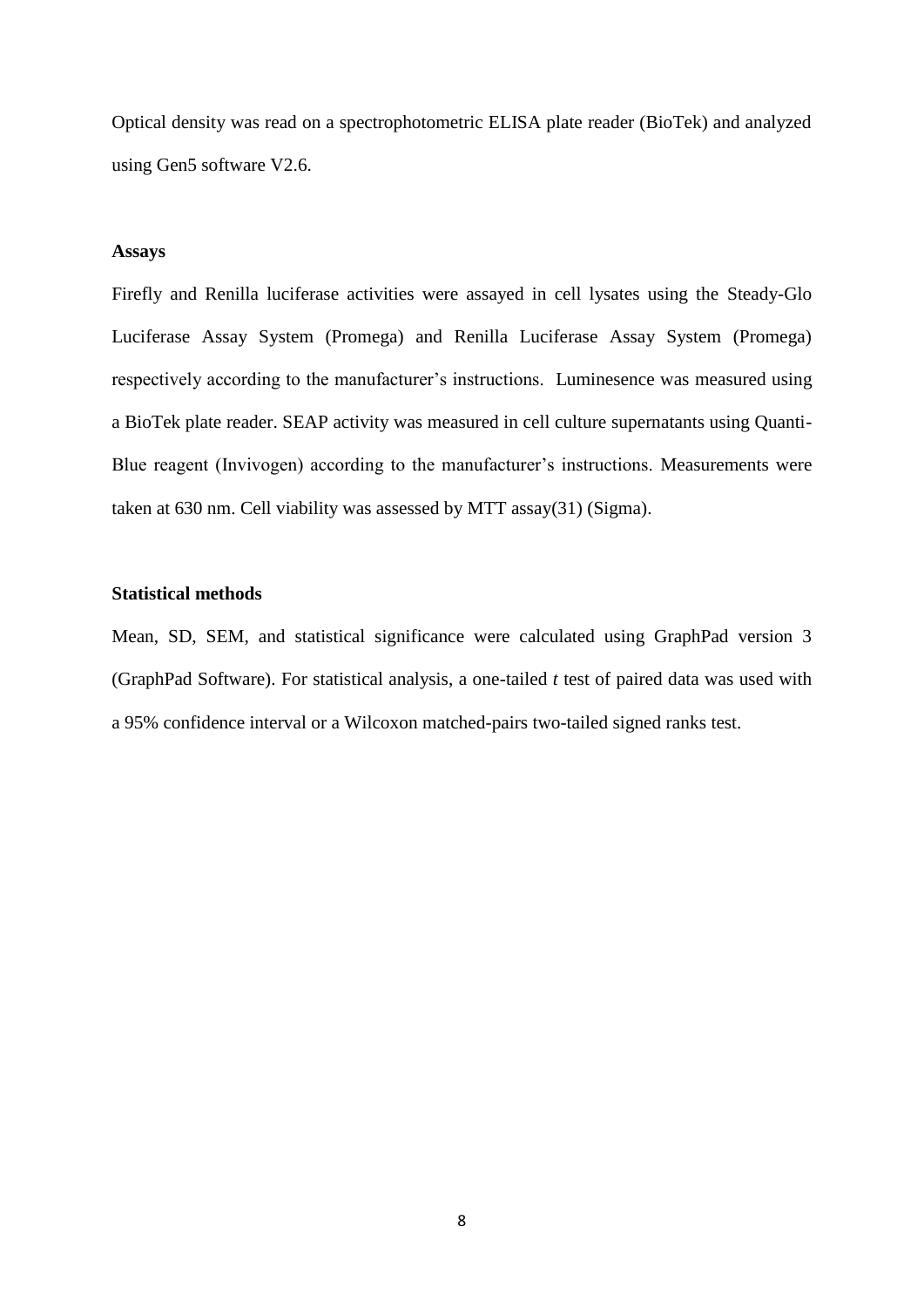#### **RESULTS**

# **Simvastatin inhibits TLR8 signalling in primary human monocytes and is not reversed by treatment with GGPP**

It has previously been suggested that the anti-inflammatory effects of simvastatin could be mediated by inhibition of TLR signalling. Therefore, the release of TNF from primary human monocytes pre-incubated with 10  $\mu$ g/mL of simvastatin for 30 min prior to stimulation for 18h with ligands specific for TLRs 2 (Pam3), 4 (LPS) 5 (flagellin) and 7/8 (R-848) was measured. Simvastatin had no effect on TNF secretion in response to stimulation of TLRs 2, 4 or 5 but did result in a decrease in TNF produced in response to R-848 (Fig. 1A), with no effect on cell viability as shown by MTT assay (Fig. 1B). This effect was assumed to be due to inhibition of TLR8, rather than TLR7, signalling as it has previously been demonstrated that monocytes do not produce TNF in response to TLR7 ligands[\(32\)](#page-17-9). To investigate the mechanism by which simvastatin inhibits R-848-induced TNF secretion, a downstream product of the cholesterol pathway, GGPP, was added to the cultures together with simvastatin in an attempt to reverse this effect. Treatment with simvastatin dose-dependently inhibited TNF secretion from primary human monocytes, but could not be reversed by addition of 10  $\mu$ M GGPP (Fig. 1C). Similar results were found in experiments where mevalonate (also downstream of HMG-Co inhibition) rather than GGPP, was added to the monocytes (Fig. 1D).

# **Simvastatin-mediated inhibition of TLR8 signalling in HEK-Blue TLR8 cells is independent of the cholesterol pathway**

In order to model these responses in a more genetically tractable system, we also tested the effect of simvastatin on TLR8 signalling in HEK-Blue TLR8 cells that stably express both TLR8 and an AP-1/NF-KB SEAP reporter. These cells constitutively express human TLR8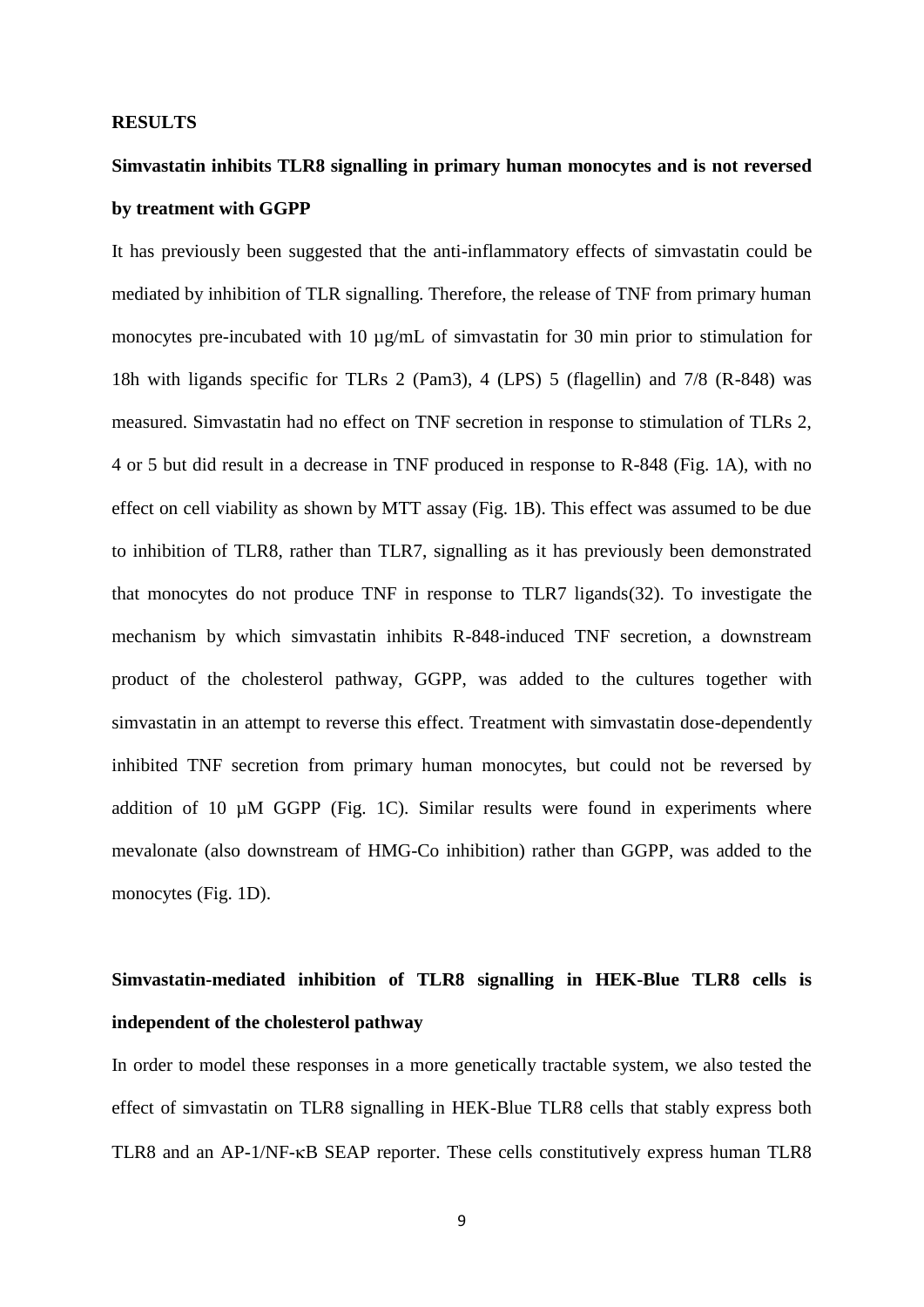and also have the advantage that NF- $\kappa$ B/AP-1 activation can be measured via the Quanti-Blue assay. Treatment of HEK-Blue TLR8 cells with simvastatin dose-dependently inhibited activation of  $NF$ - $\kappa$ B in response to treatment with R-848, which could not be reversed by addition of 10  $\mu$ M GGPP (Fig. 2A), with no effect on cell viability (Fig. 2B).

## **GGPP can reverse the effects of simvastatin on prenylation, but not the effects of simvastatin on inhibition of TLR8 signalling**

To confirm that the GGPP used in these experiments was functional and could reverse the effects of simvastatin treatment a prenylation reporter system was constructed, based on one previously described [\(29\)](#page-17-6). The system is based on transient transfection of 2 plasmids: one coding for a chimeric Gal4-VP16-GFP transcription factor with a prenylation motif (the cdc42 tail) and a second plasmid coding for 5 Gal4 DNA-binding sites upstream of the gene for firefly luciferase. Once prenylated, the recombinant cdc42 tail associates with cell membranes, thereby preventing it's translocation into the nucleus via the intrinsic nuclear localization sequences within the Gal4 DNA–binding domain. However, in the absence (or inhibition) of prenylation, the unprenylated chimeric transactivator can accumulate in the nucleoplasm, where it can drive the expression of firefly luciferase (Fig 3A). The reporter system was tested by transfection of both plasmids into HEK-Blue-TLR8 cells, followed by treatment with 10 µg/mL simvastatin -/+ 10 µM GGPP. As expected, treatment with simvastatin dramatically increased luciferase expression, and the addition of GGPP reversed this effect completely (Fig. 3B). As GGPP did not reverse the inhibition of TLR8 signalling in HEK Blue TLR8 cells, the effect of simvastatin -/+ GGPP on prenylation was tested in these cells. Simvastatin blocked prenylation at all concentrations tested, while 10 µM GGPP reversed this effect of simvastatin (Fig. 3C), but not the effects on NF- $\kappa$ B activation as already shown in Fig. 2A.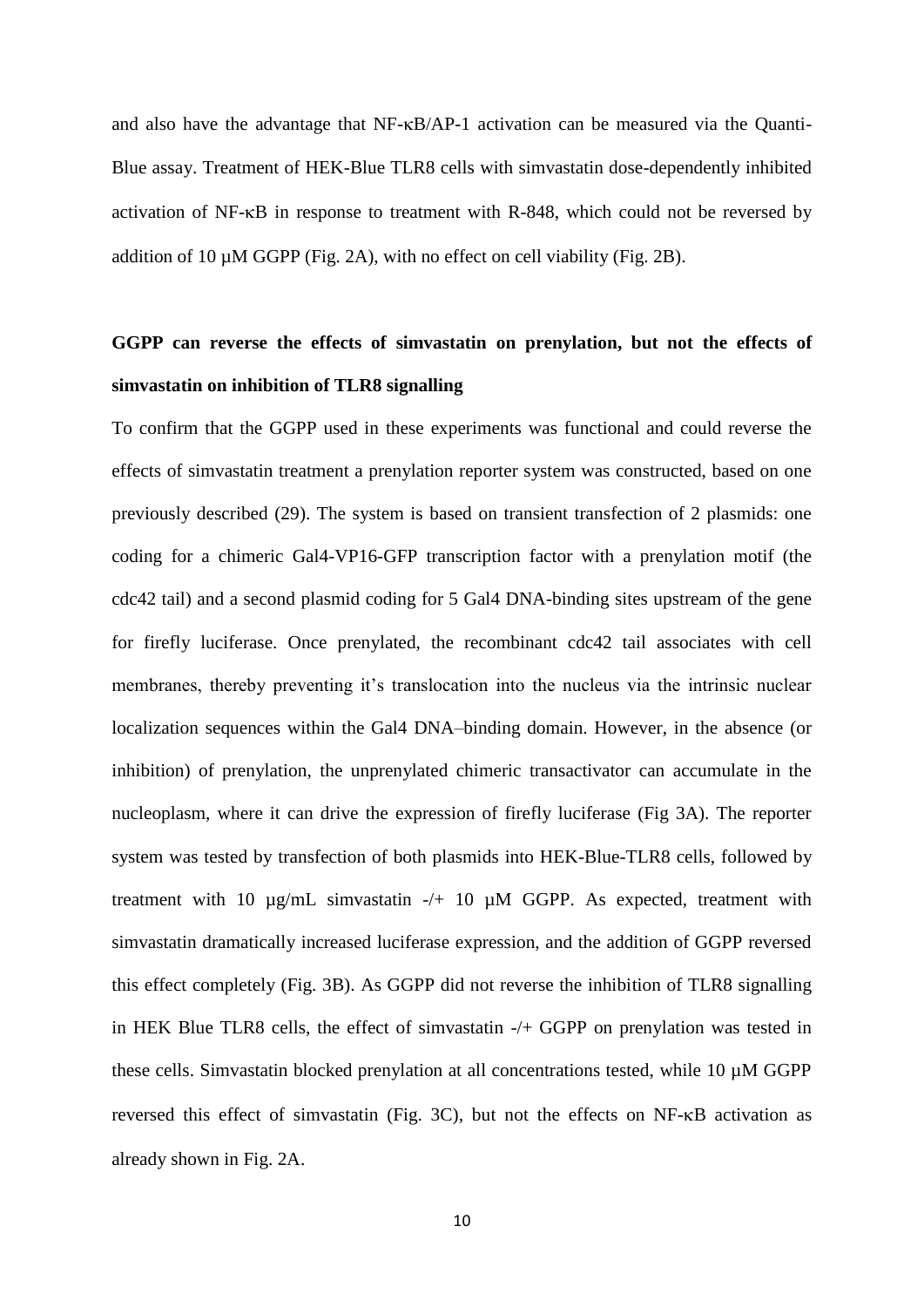#### **Simvastatin-mediated inhibition of TLR8 signalling is independent of AP-1 activation**

To investigate the possible mechanisms by which simvastatin inhibits TLR8 signalling, experiments were performed to determine if activation of both NF- $\kappa$ B and AP-1 transcription factors were inhibited by simvastatin as the SEAP reporter would not discriminate between them. Stimulation of HEK-Blue TLR8 cells with R-848 induces the production of SEAP via activation of both of these transcription factors. Hence, the effect of simvastatin on activation of NF- $\kappa$ B alone, using a reporter plasmid coding for the firefly luciferase gene downstream of 6 NF-KB binding sites, was tested. Transient transfection of HEK-Blue TLR8 cells with the NF- $\kappa$ B reporter plasmid was followed by stimulation with R-848 -/+ simvastatin. Activation of NF-KB was dose-dependently inhibited by simvastatin (Fig. 4A). The effect of simvastatin on the activation of AP-1 was explored by analysis of phosphorylation of p38 by Western blotting. Stimulation of HEK-Blue TLR8 cells with R-848 resulted in a marked increase in the level of intracellular phosphorylated p38 and this increase was not affected by simvastatin (Fig. 4B). These results were confirmed in primary human monocytes (Fig. 4C). Investigation of the  $NF-\kappa B$  activation pathway in primary human monocytes revealed that treatment of monocytes with R-848 resulted in a marked increase in phosphorylated IKK $\alpha/\beta$ , which was inhibited by simvastatin and not reversed by GGPP (Fig. 4C and D). To further elucidate the mechanism by which simvastatin inhibited phosphorylation of IKK $\alpha/\beta$ , activation of TGF-β-activated kinase-1 (TAK-1) was analysed by western blot in primary human monocytes as this lies upstream of both p38 and IKKα/β. Treatment of human monocytes with R-848 resulted in phosphorylation of TAK-1, but again, this was not affected by simvastatin (Fig. 4C).

## **Simvastatin inhibits spontaneous TNF production from human RA synovial membrane cultures**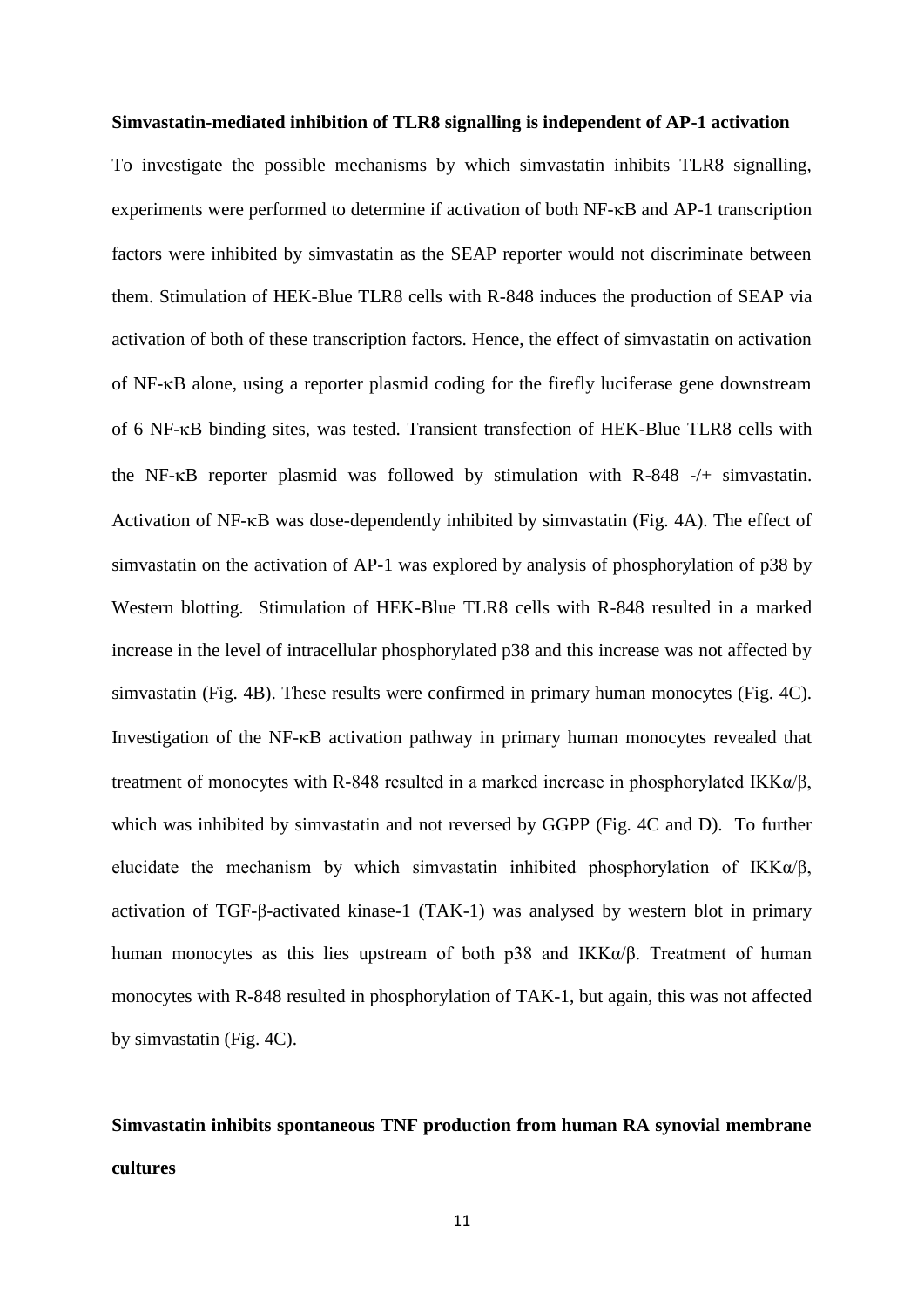Synovial membrane cultures isolated from human RA joints spontaneously secrete cytokines. The importance of TLR8 in the production of TNF from these cultures has previously been demonstrated [\(32\)](#page-17-9), so we hypothesized that simvastatin may also have anti-inflammatory effects in this system. Therefore, rheumatoid synovial membrane cells harvested from elective joint replacement surgery were cultured with increasing concentrations of simvastatin for 24h and the secretion of TNF was measured. Incubation with 20  $\mu$ g/mL of simvastatin significantly reduced (\*\*,  $p < 0.01$ ; and \*,  $p < 0.05$ ) the concentrations of these molecules in the cell supernatants (Fig. 5A). The effect of simvastatin was dose-dependent and was not reversed by addition of mevalonate to the cultures (Fig. 5B). Cell viability was measured by MTT assay at the end of the 24h incubation in each experiment and showed no difference in cell viability between any of the experimental conditions (Fig. 5C).

### **DISCUSSION**

This study increases the understanding of the anti-inflammatory mechanism of simvastatin by demonstrating an inhibitory effect on TLR8 signalling in primary human monocytes. This effect of simvastatin on TLR8 signalling is to our knowledge, entirely novel. Antiinflammatory actions of statins that are independent of the reduction in cholesterol have been known for some time, such as inhibition of oxidative stress induced  $NF$ - $\kappa$ B activation [\(6,](#page-16-5) [33\)](#page-17-10), leukocyte adhesion [\(34,](#page-17-11) [35\)](#page-17-12) and cell proliferation/apoptosis [\(36,](#page-17-13) [37\)](#page-17-14) [\(38\)](#page-17-15). Some of these anti-inflammatory effects have been attributed to an alteration of protein prenylation. Blocking the cholesterol synthesis pathway prevents the downstream synthesis of isoprenoid intermediates such as FPP and GGPP, which can be incorporated into proteins via covalent attachment to conserved cysteine residues in a process known as protein prenylation [\(13\)](#page-16-9). RhoA prenylation in particular has been shown to be important in activation of  $NF-\kappa B$  and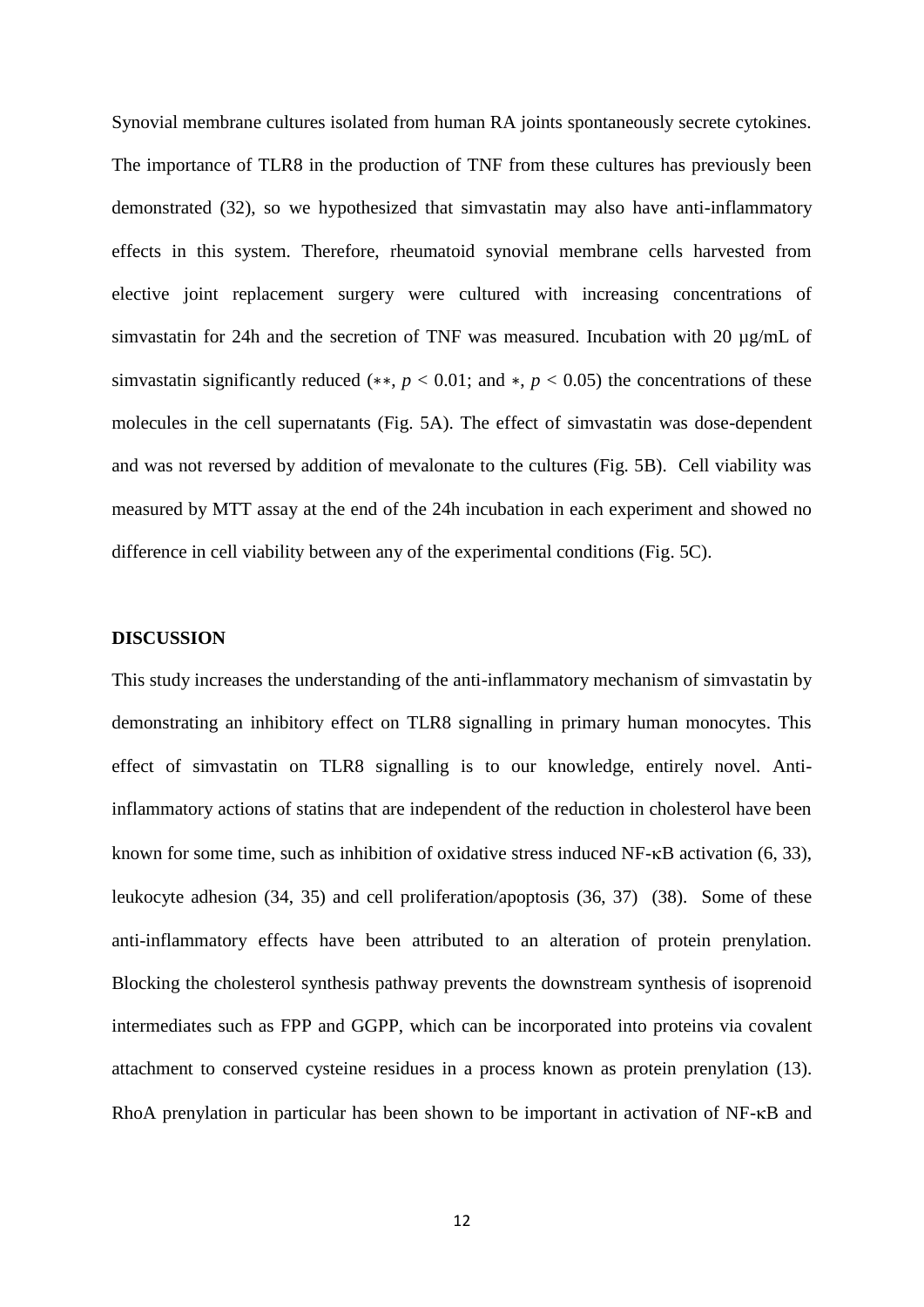secretion of pro-inflammatory cytokines from TNF activated rheumatoid synoviocytes [\(39\)](#page-17-16) and TLR2 activated monocytes from RA patients [\(23\)](#page-17-0).

The inhibition of TLR signalling by simvastatin observed was unexpected in that it was not reversible by mevalonate or GGPP and was specific to TLR8. Instead the mechanism appeared to be through inhibition of downstream IKK phosphorylation and consequently NFkB activation. However, phosphorylation of p38 MAPK that leads to AP-1 activation was unaffected. TAK1 acts upstream of both IKKβ and p38 [\(40\)](#page-17-17) and was clearly phosphorylated upon treatment of monocytes with R-848. However, this was not inhibited by simvastatin suggesting that simvastatin may act either directly on the IKK complex or via another upstream molecule necessary for IKK phosphorylation. Interestingly, TLR8-mediated phosphorylation of IKK has previously been suggested to be independent of TAK1 instead being phosphorylated by mitogen-activated protein kinase kinase kinase 3 (MEKK3) [\(41\)](#page-17-18). This alternate pathway of IKK activation by TLR8 may explain why no effect of simvastatin was observed on TLR2, 4 or 5 induced TNF production in monocytes in this study.

Conversely, there have been reports of modulation of TLR2 and TLR4 by simvastatin. In monocytes from RA patients, simvastatin inhibited activation of NF- $\kappa$ B and secretion of TNF and IL-1 $\beta$  in response to TLR2 stimulation [\(23\)](#page-17-0). In monocytes from healthy donors, simvastatin has also been shown to inhibit the expression of TLR4 [\(24\)](#page-17-1). However, these differences may be explained by the methodologies used, in particular, in the length of exposure to simvastatin prior to stimulation. A short 30 min incubation with simvastatin prior to adding TLR ligands was used in this study, whereas the other studies used a 24h preincubation [\(23,](#page-17-0) [24\)](#page-17-1). Interestingly the effects of simvastatin shown in both of these studies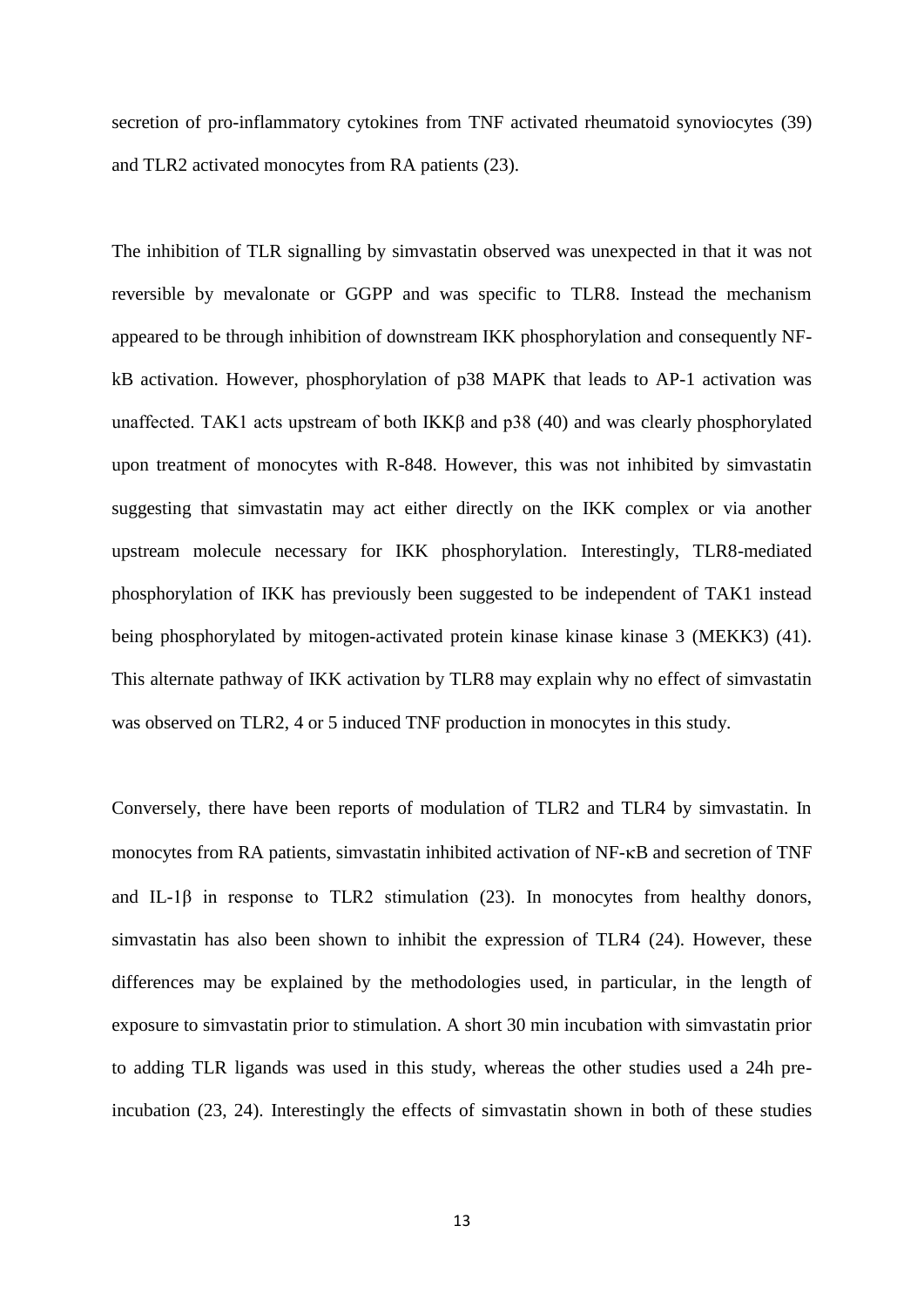were reversible with mevalonate and/or GGPP suggesting a possible reduction of prenylation of TLR signalling molecules with a longer pre-incubation period.

TLRs are suggested to contribute to the maintenance of inflammation in RA. In previous studies we had identified a role for TLRs, and in particular TLR8, in the production of spontaneous TNF in human RA synovial membrane cultures [\(32,](#page-17-9) [42\)](#page-18-0). In agreement with a pathogenic role for TLR8 in RA, a recent study observed that expression of human TLR8 in transgenic mice resulted in increased susceptibility to collagen-induced arthritis [\(43\)](#page-18-1). This same study also reported increased expression of TLR8 in the blood of patients with systemic arthritis [\(43\)](#page-18-1). As simvastatin is suggested to be anti-inflammatory in RA [\(44\)](#page-18-2) and was observed to inhibit TLR8 signalling in monocytes in this study, the effect of simvastatin on the production of TNF from human RA synovial cultures was investigated.

Treatment of human RA synovial cultures with simvastatin significantly decreased the spontaneous production of TNF which was refractory to mevalonate treatment, as had been observed for TLR8 induced TNF production in monocytes. This suggested that it was not due to effects on other TLRs such as TLR2 and TLR4 which can be reversed with mevalonate. This anti-inflammatory effect in the RA synovial membrane cultures is consistent with previous studies showing beneficial effects of statins in RA [\(45\)](#page-18-3) and suggest that the effects of statins on lowering joint pain and swelling [\(44,](#page-18-2) [46\)](#page-18-4) may be due, at least in part, to the inhibition of TNF released from synovial tissue. TNF is known to be a key cytokine driving chronic inflammation in RA as has been demonstrated by the clinical success of anti-TNF biological therapies [\(47\)](#page-18-5). This reduction in TNF may in part be due to inhibition of TLR8, however in RA patients, long term simvastatin use may have multiple effects that together generate the clinical benefits observed, such as the reduction of expression and function of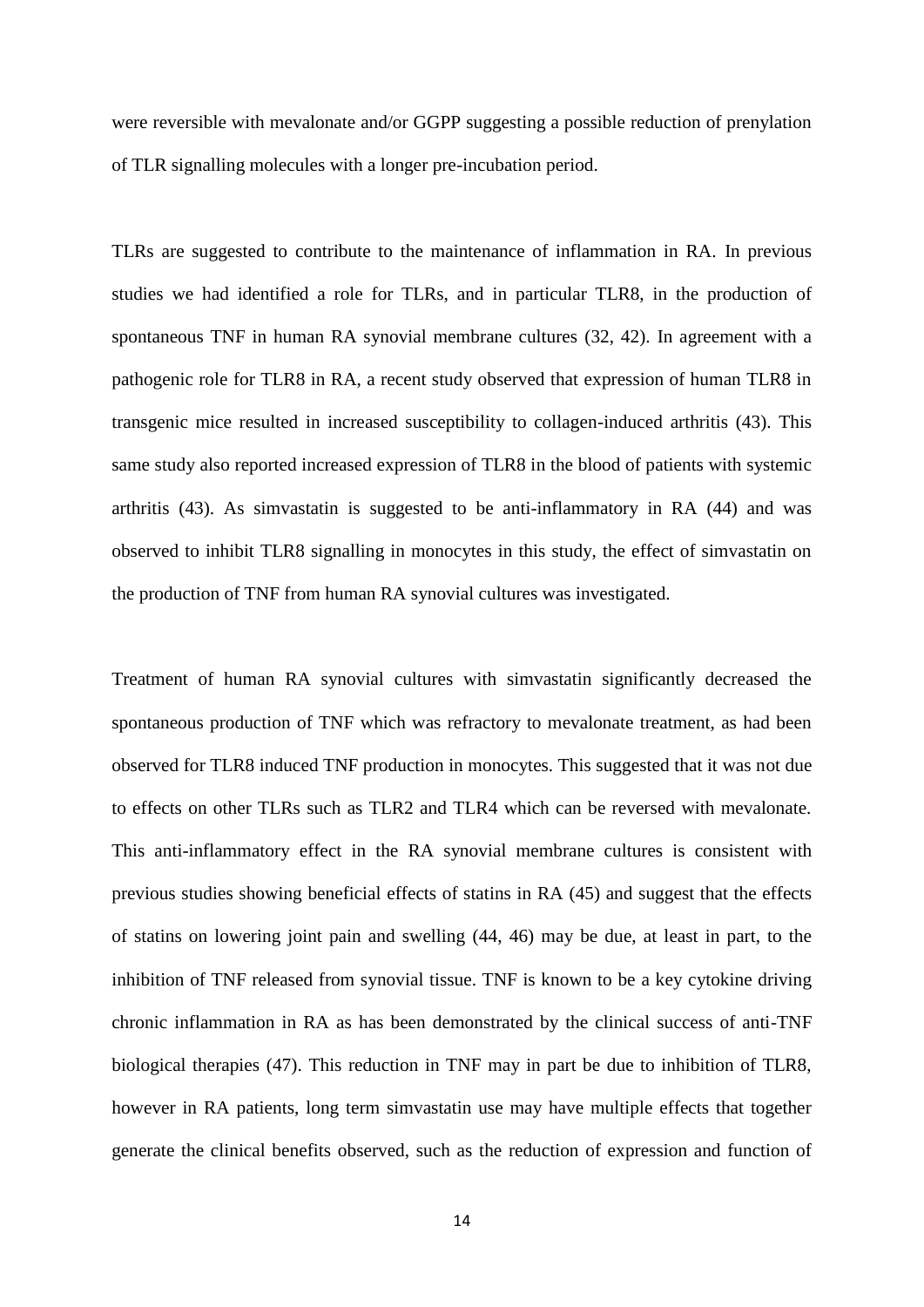other TLRs, decreased cell proliferation and a reduction in inflammation initiated by other pathways [\(8-11,](#page-16-7) [44\)](#page-18-2).

## **CONCLUSION**

Together, these data provide new insights into the intracellular signalling pathways downstream of TLR8 activation. The precise mechanism by which phosphorylation of IKK in response to TLR8 stimulation is inhibited by simvastatin remains to be fully elucidated. However, the data builds upon our existing knowledge of the anti-inflammatory effects of simvastatin and suggests a possible mechanism by which simvastatin contributes to a reduction in disease activity in RA.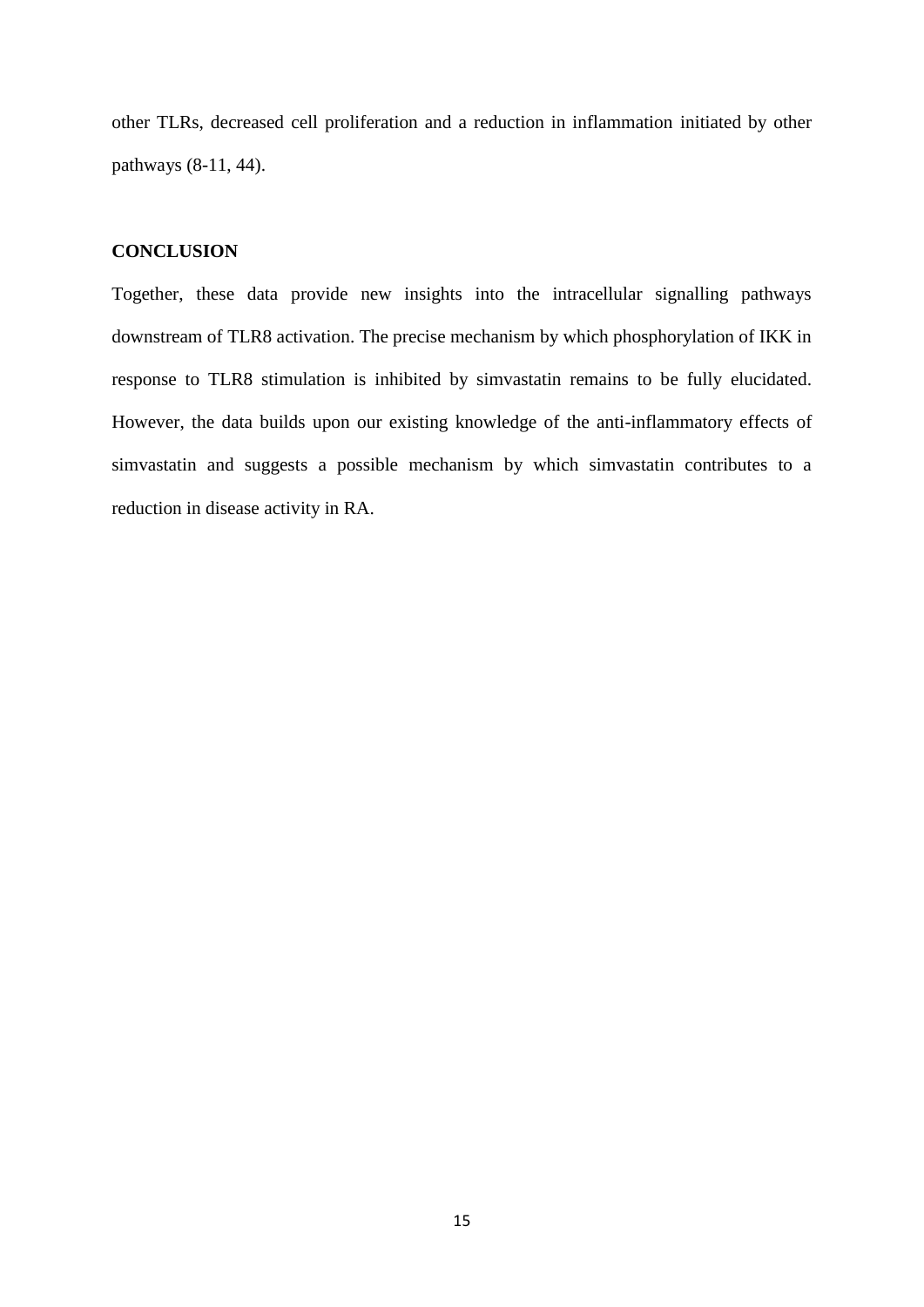## **ACKNOWLEDGEMENTS**

This work was supported by funding from the European Union Seventh Framework

Programme (integrated project Masterswitch; 223404) and by Brighton and Sussex Medical

School.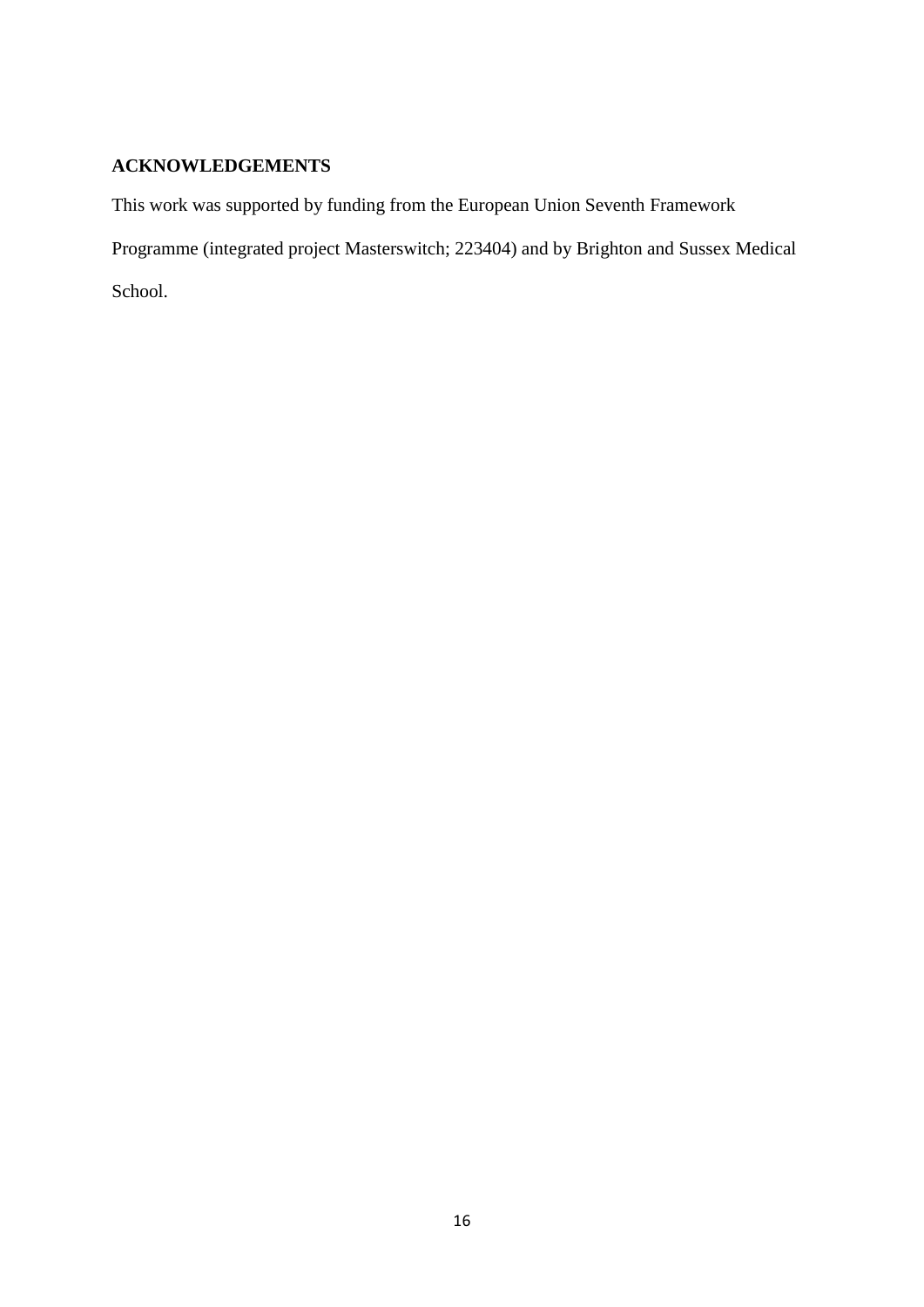## **References**

- <span id="page-16-0"></span>1. Choy EH, Panayi GS. (2001) Cytokine pathways and joint inflammation in rheumatoid arthritis. *N Engl J Med* **344:** 907-916.
- <span id="page-16-1"></span>2. Chaabo K, Kirkham B. (2015) Rheumatoid Arthritis - Anti-TNF. *Int Immunopharmacol*.
- <span id="page-16-2"></span>3. Gavrila BI, Ciofu C, Stoica V, Panaitescu E. (2015) The efficiency of biologic therapy in a group of patients with rheumatoid arthritis. *J Med Life* **8:** 79-84.
- <span id="page-16-3"></span>4. Gonzalez-Gay MA, Gonzalez-Juanatey C, Martin J. (2005) Rheumatoid arthritis: a disease associated with accelerated atherogenesis. *Semin Arthritis Rheum* **35:** 8-17.
- <span id="page-16-4"></span>5. Van Doornum S, Jennings GL, Wicks IP. (2006) Reducing the cardiovascular disease burden in rheumatoid arthritis. *Med J Aust* **184:** 287-290.
- <span id="page-16-5"></span>6. Ortego M, Bustos C, Hernandez-Presa MA, et al. (1999) Atorvastatin reduces NF-kappaB activation and chemokine expression in vascular smooth muscle cells and mononuclear cells. *Atherosclerosis* **147:** 253-261.
- <span id="page-16-6"></span>7. Zelvyte I, Dominaitiene R, Crisby M, Janciauskiene S. (2002) Modulation of inflammatory mediators and PPARgamma and NFkappaB expression by pravastatin in response to lipoproteins in human monocytes in vitro. *Pharmacol Res* **45:** 147-154.
- <span id="page-16-7"></span>8. Arnaud C, Mach F. (2006) Potential antiinflammatory and immunomodulatory effects of statins in rheumatologic therapy. *Arthritis Rheum* **54:** 390-392.
- 9. Costenbader KH, Coblyn JS. (2005) Statin therapy in rheumatoid arthritis. *South Med J* **98:** 534-540; quiz 541, 572.
- 10. Kanda H, Yokota K, Kohno C, et al. (2007) Effects of low-dosage simvastatin on rheumatoid arthritis through reduction of Th1/Th2 and CD4/CD8 ratios. *Mod Rheumatol* **17:** 364-368.
- 11. Tang TT, Song Y, Ding YJ, et al. (2011) Atorvastatin upregulates regulatory T cells and reduces clinical disease activity in patients with rheumatoid arthritis. *J Lipid Res* **52:** 1023-1032.
- <span id="page-16-8"></span>12. Leung BP, Sattar N, Crilly A, et al. (2003) A novel anti-inflammatory role for simvastatin in inflammatory arthritis. *J Immunol* **170:** 1524-1530.
- <span id="page-16-9"></span>13. Zhang FL, Casey PJ. (1996) Protein prenylation: molecular mechanisms and functional consequences. *Annu Rev Biochem* **65:** 241-269.
- <span id="page-16-10"></span>14. Falgarone G, Jaen O, Boissier MC. (2005) Role for innate immunity in rheumatoid arthritis. *Joint Bone Spine* **72:** 17-25.
- <span id="page-16-11"></span>15. Gierut A, Perlman H, Pope RM. (2010) Innate immunity and rheumatoid arthritis. *Rheum Dis Clin North Am* **36:** 271-296.
- <span id="page-16-12"></span>16. Huang QQ, Pope RM. (2009) The role of toll-like receptors in rheumatoid arthritis. *Curr Rheumatol Rep* **11:** 357-364.
- <span id="page-16-13"></span>17. Wesche H, Henzel WJ, Shillinglaw W, Li S, Cao Z. (1997) MyD88: an adapter that recruits IRAK to the IL-1 receptor complex. *Immunity* **7:** 837-847.
- <span id="page-16-14"></span>18. Zhang FX, Kirschning CJ, Mancinelli R, et al. (1999) Bacterial lipopolysaccharide activates nuclear factor-kappaB through interleukin-1 signaling mediators in cultured human dermal endothelial cells and mononuclear phagocytes. *J Biol Chem* **274:** 7611-7614.
- <span id="page-16-15"></span>19. Fitzgerald KA, Palsson-McDermott EM, Bowie AG, et al. (2001) Mal (MyD88-adapter-like) is required for Toll-like receptor-4 signal transduction. *Nature* **413:** 78-83.
- <span id="page-16-16"></span>20. Yamamoto M, Sato S, Mori K, et al. (2002) Cutting edge: a novel Toll/IL-1 receptor domaincontaining adapter that preferentially activates the IFN-beta promoter in the Toll-like receptor signaling. *J Immunol* **169:** 6668-6672.
- <span id="page-16-17"></span>21. Fitzgerald KA, Rowe DC, Barnes BJ, et al. (2003) LPS-TLR4 signaling to IRF-3/7 and NF-kappaB involves the toll adapters TRAM and TRIF. *J Exp Med* **198:** 1043-1055.
- <span id="page-16-18"></span>22. O'Neill LA, Golenbock D, Bowie AG. (2013) The history of Toll-like receptors - redefining innate immunity. *Nat Rev Immunol* **13:** 453-460.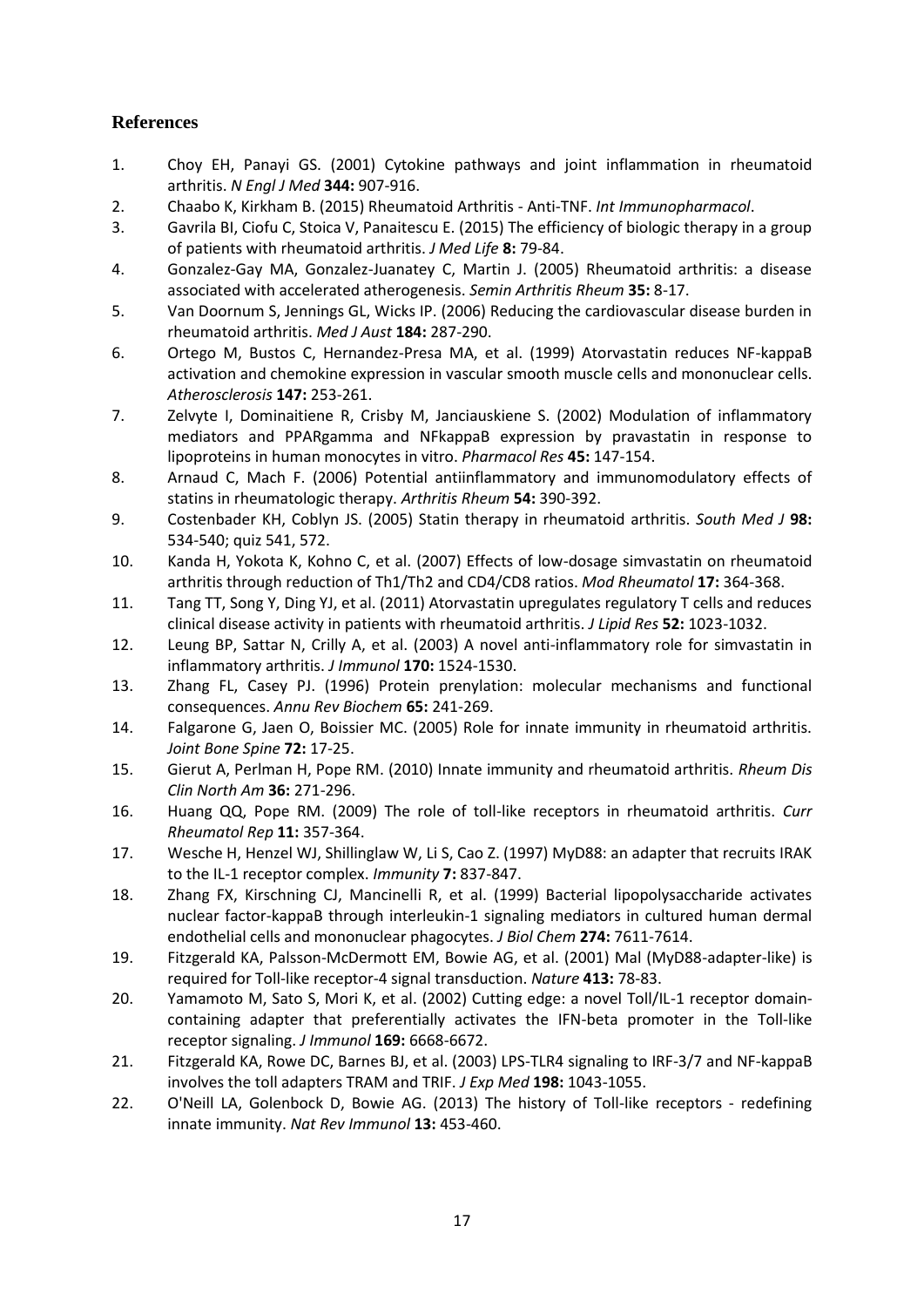- <span id="page-17-0"></span>23. Lin H, Xiao Y, Chen G, et al. (2011) HMG-CoA reductase inhibitor simvastatin suppresses Tolllike receptor 2 ligand-induced activation of nuclear factor kappa B by preventing RhoA activation in monocytes from rheumatoid arthritis patients. *Rheumatol Int* **31:** 1451-1458.
- <span id="page-17-1"></span>24. Methe H, Kim JO, Kofler S, Nabauer M, Weis M. (2005) Statins decrease Toll-like receptor 4 expression and downstream signaling in human CD14+ monocytes. *Arterioscler Thromb Vasc Biol* **25:** 1439-1445.
- <span id="page-17-2"></span>25. Brennan FM, Chantry D, Jackson A, Maini R, Feldmann M. (1989) Inhibitory effect of TNF alpha antibodies on synovial cell interleukin-1 production in rheumatoid arthritis. *Lancet* **2:** 244-247.
- <span id="page-17-3"></span>26. Brennan FM, Chantry D, Jackson AM, Maini RN, Feldmann M. (1989) Cytokine production in culture by cells isolated from the synovial membrane. *J Autoimmun* **2 Suppl:** 177-186.
- <span id="page-17-4"></span>27. Menck K, Behme D, Pantke M, et al. (2014) Isolation of human monocytes by double gradient centrifugation and their differentiation to macrophages in teflon-coated cell culture bags. *J Vis Exp***:** e51554.
- <span id="page-17-5"></span>28. Khoury M, Adriaansen J, Vervoordeldonk MJ, et al. (2007) Inflammation-inducible anti-TNF gene expression mediated by intra-articular injection of serotype 5 adeno-associated virus reduces arthritis. *J Gene Med* **9:** 596-604.
- <span id="page-17-6"></span>29. Chinault SL, Prior JL, Kaltenbronn KM, et al. (2012) Breast cancer cell targeting by prenylation inhibitors elucidated in living animals with a bioluminescence reporter. *Clin Cancer Res* **18:** 4136-4144.
- <span id="page-17-7"></span>30. Mullen LM, Adams G, Chernajovsky Y. (2012) Increased disulphide dimer formation of latent associated peptide fusions of TGF-beta by addition of L-cystine. *J Biotechnol* **161:** 269-277.
- <span id="page-17-8"></span>31. Mosmann T. (1983) Rapid colorimetric assay for cellular growth and survival: application to proliferation and cytotoxicity assays. *J Immunol Methods* **65:** 55-63.
- <span id="page-17-9"></span>32. Sacre SM, Lo A, Gregory B, et al. (2008) Inhibitors of TLR8 reduce TNF production from human rheumatoid synovial membrane cultures. *J Immunol* **181:** 8002-8009.
- <span id="page-17-10"></span>33. Hilgendorff A, Muth H, Parviz B, et al. (2003) Statins differ in their ability to block NF-kappaB activation in human blood monocytes. *Int J Clin Pharmacol Ther* **41:** 397-401.
- <span id="page-17-11"></span>34. Liu L, Moesner P, Kovach NL, et al. (1999) Integrin-dependent leukocyte adhesion involves geranylgeranylated protein(s). *J Biol Chem* **274:** 33334-33340.
- <span id="page-17-12"></span>35. Yoshida M, Sawada T, Ishii H, et al. (2001) Hmg-CoA reductase inhibitor modulates monocyte-endothelial cell interaction under physiological flow conditions in vitro: involvement of Rho GTPase-dependent mechanism. *Arterioscler Thromb Vasc Biol* **21:** 1165- 1171.
- <span id="page-17-13"></span>36. Guijarro C, Blanco-Colio LM, Ortego M, et al. (1998) 3-Hydroxy-3-methylglutaryl coenzyme a reductase and isoprenylation inhibitors induce apoptosis of vascular smooth muscle cells in culture. *Circ Res* **83:** 490-500.
- <span id="page-17-14"></span>37. Munro E, Patel M, Chan P, et al. (1994) Inhibition of human vascular smooth muscle cell proliferation by lovastatin: the role of isoprenoid intermediates of cholesterol synthesis. *Eur J Clin Invest* **24:** 766-772.
- <span id="page-17-15"></span>38. Schonbeck U, Libby P. (2004) Inflammation, immunity, and HMG-CoA reductase inhibitors: statins as antiinflammatory agents? *Circulation* **109:** II18-26.
- <span id="page-17-16"></span>39. Xu H, Liu P, Liang L, et al. (2006) RhoA-mediated, tumor necrosis factor alpha-induced activation of NF-kappaB in rheumatoid synoviocytes: inhibitory effect of simvastatin. *Arthritis Rheum* **54:** 3441-3451.
- <span id="page-17-17"></span>40. Ajibade AA, Wang Q, Cui J, et al. (2012) TAK1 negatively regulates NF-kappaB and p38 MAP kinase activation in Gr-1+CD11b+ neutrophils. *Immunity* **36:** 43-54.
- <span id="page-17-18"></span>41. Qin J, Yao J, Cui G, et al. (2006) TLR8-mediated NF-kappaB and JNK activation are TAK1 independent and MEKK3-dependent. *J Biol Chem* **281:** 21013-21021.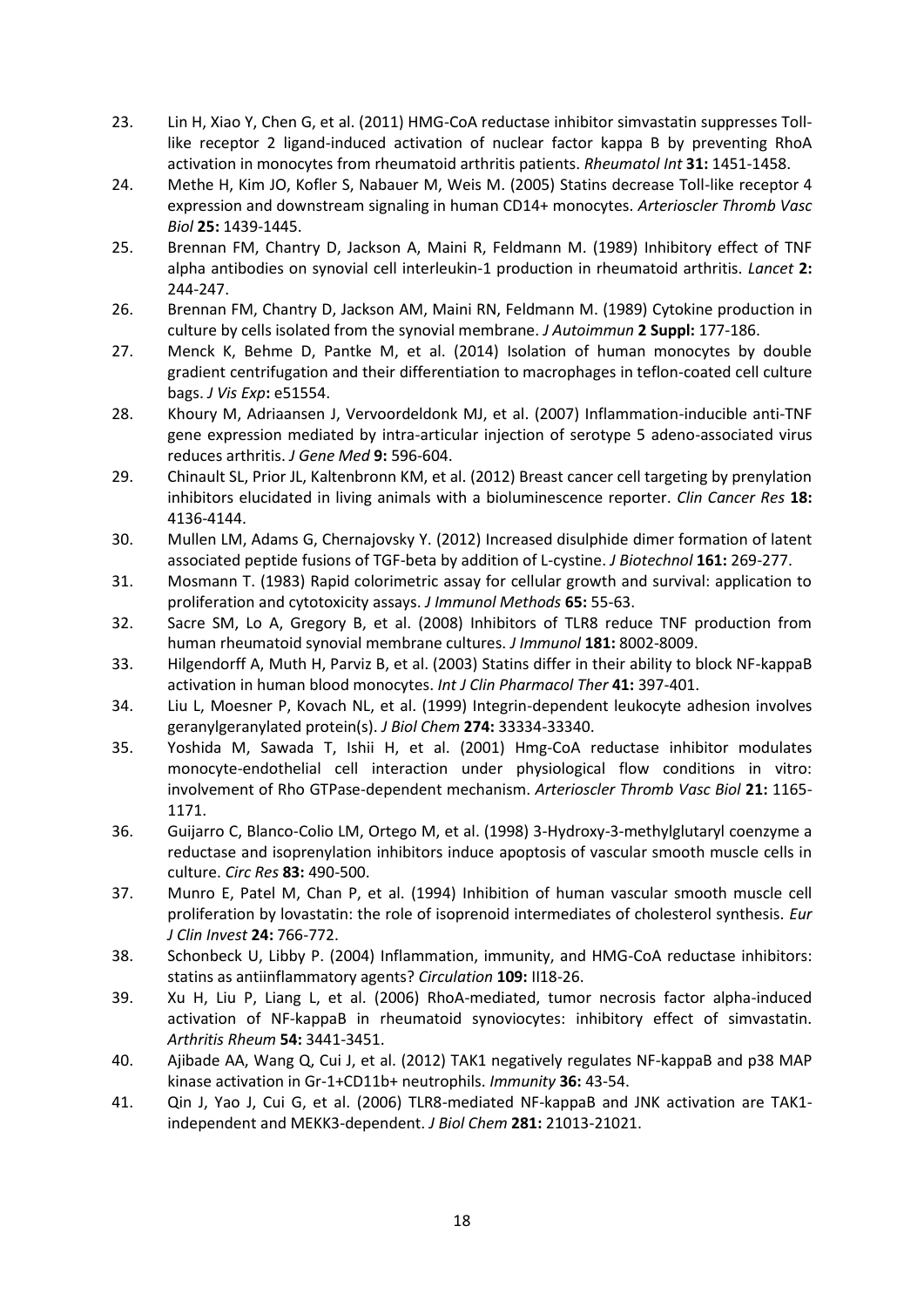- <span id="page-18-0"></span>42. Alzabin S, Kong P, Medghalchi M, Palfreeman A, Williams R, Sacre S. (2012) Investigation of the role of endosomal Toll-like receptors in murine collagen-induced arthritis reveals a potential role for TLR7 in disease maintenance. *Arthritis Res Ther* **14:** R142.
- <span id="page-18-1"></span>43. Guiducci C, Gong M, Cepika AM, et al. (2013) RNA recognition by human TLR8 can lead to autoimmune inflammation. *J Exp Med* **210:** 2903-2919.
- <span id="page-18-2"></span>44. Kanda H, Hamasaki K, Kubo K, et al. (2002) Antiinflammatory effect of simvastatin in patients with rheumatoid arthritis. *J Rheumatol* **29:** 2024-2026.
- <span id="page-18-3"></span>45. Paraskevas KI. (2008) Statin treatment for rheumatoid arthritis: a promising novel indication. *Clin Rheumatol* **27:** 281-287.
- <span id="page-18-4"></span>46. Okamoto H, Koizumi K, Kamitsuji S, et al. (2007) Beneficial action of statins in patients with rheumatoid arthritis in a large observational cohort. *J Rheumatol* **34:** 964-968.
- <span id="page-18-5"></span>47. Radner H, Aletaha D. (2015) Anti-TNF in rheumatoid arthritis: an overview. *Wien Med Wochenschr* **165:** 3-9.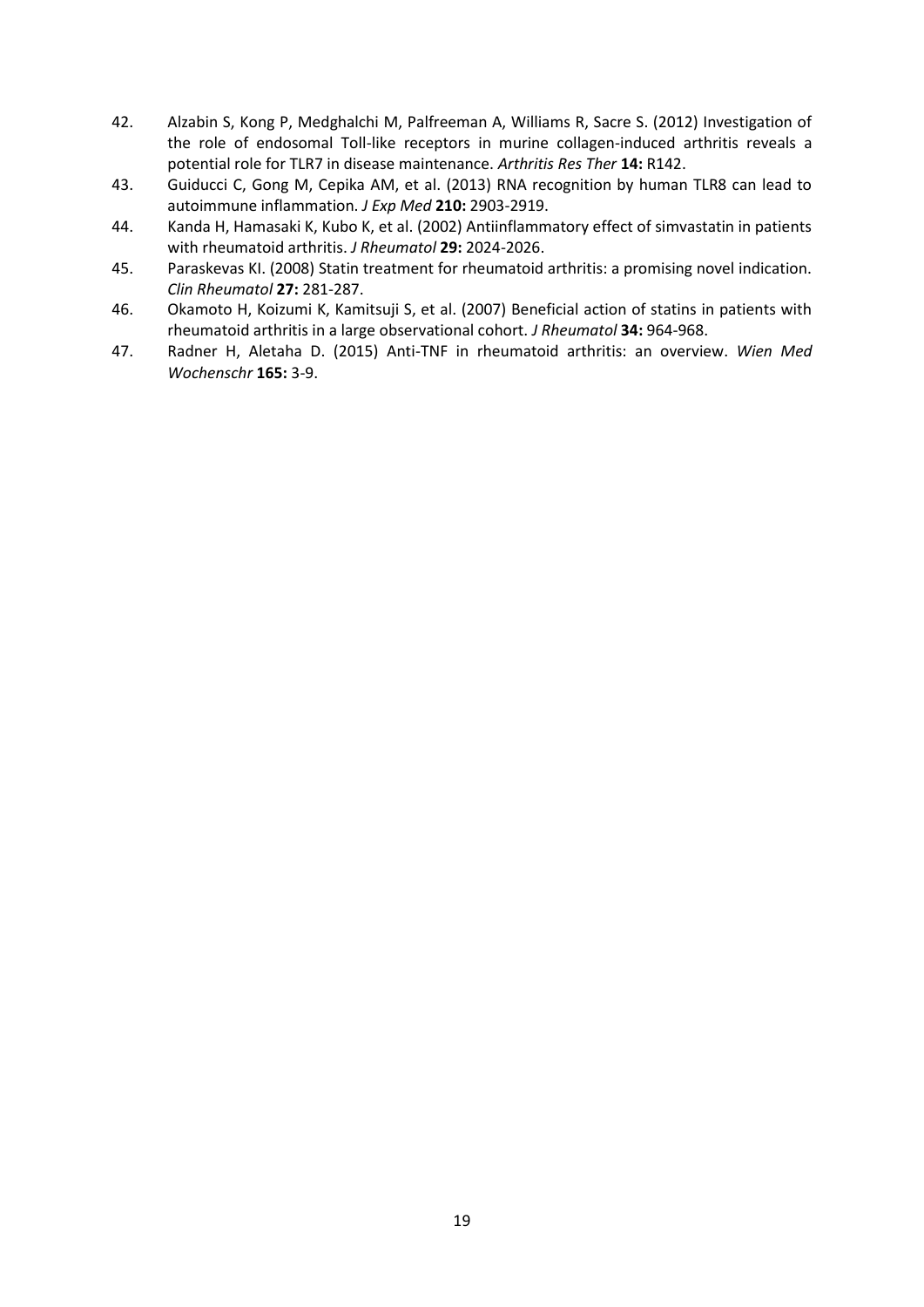#### **Figure Legends**

**Figure 1. Simvastatin inhibits TLR8, but not TLRs 2, 4 or 5 signalling and is not reversed by GGPP in primary human monocytes.** (A) Cells were incubated with 10 g/mL simvastatin for 30 min, then stimulated with 10 ng/mL Pam3, 100 ng/mL LPS, 2 g/mL R-848 or 10 ng/mL flagellin for 16 h. Supernatants were analysed for TNF. Data pooled from 4 separate donors is shown as a percentage of the appropriate maximal response (**\*** *p*< 0.0001). (B) Cell viability was measured by MTT assay. Data are pooled from 4 separate donors as a percentage of the appropriate maximal response. (C) Primary human monocytes were cultured in the presence of 10  $\mu$ g/mL simvastatin  $\pm$  10  $\mu$ M GGPP for 30 min prior to stimulation with 2  $\mu$ g/mL R-848. Supernatants were analysed for TNF production. Data are representative of 5 separate experiments using 5 different donors. (D) Primary human monocytes were cultured in the presence of 0 or 10  $\mu$ g/mL of simvastatin  $\pm$  1  $\mu$ M of mevalonate for 30 min prior to stimulation with R-848. Supernatants were analysed for TNF production. Data are representative of 4 separate experiments using 4 different donors.

**Figure 2. Simvastatin inhibits TLR 8 signalling in HEK Blue TLR8 cells which is not reversed by treatment with GGPP.** (A) HEK Blue TLR8 cells (which stably express TLR8 and a reporter gene expressing a secreted embryonic alkaline phosphatase (SEAP) under the control of a NF- $\kappa$ B/AP-1 inducible promoter) were cultured for 30 min in the presence of 10  $\mu$ g/mL simvastatin  $\pm$  10  $\mu$ M GGPP, before stimulation with 5  $\mu$ g/mL R-848 for 16 h. Supernatants were analysed for SEAP activity using the Quanti-Blue assay and (B) cell viability was measured by MTT assay. Data are representative of 3 independent experiments.

**Figure 3. Inhibition of TLR8 signalling by simvastatin is independent of the prenylation pathway.** (A) Schematic showing the principle of the bioluminescence reporter for detection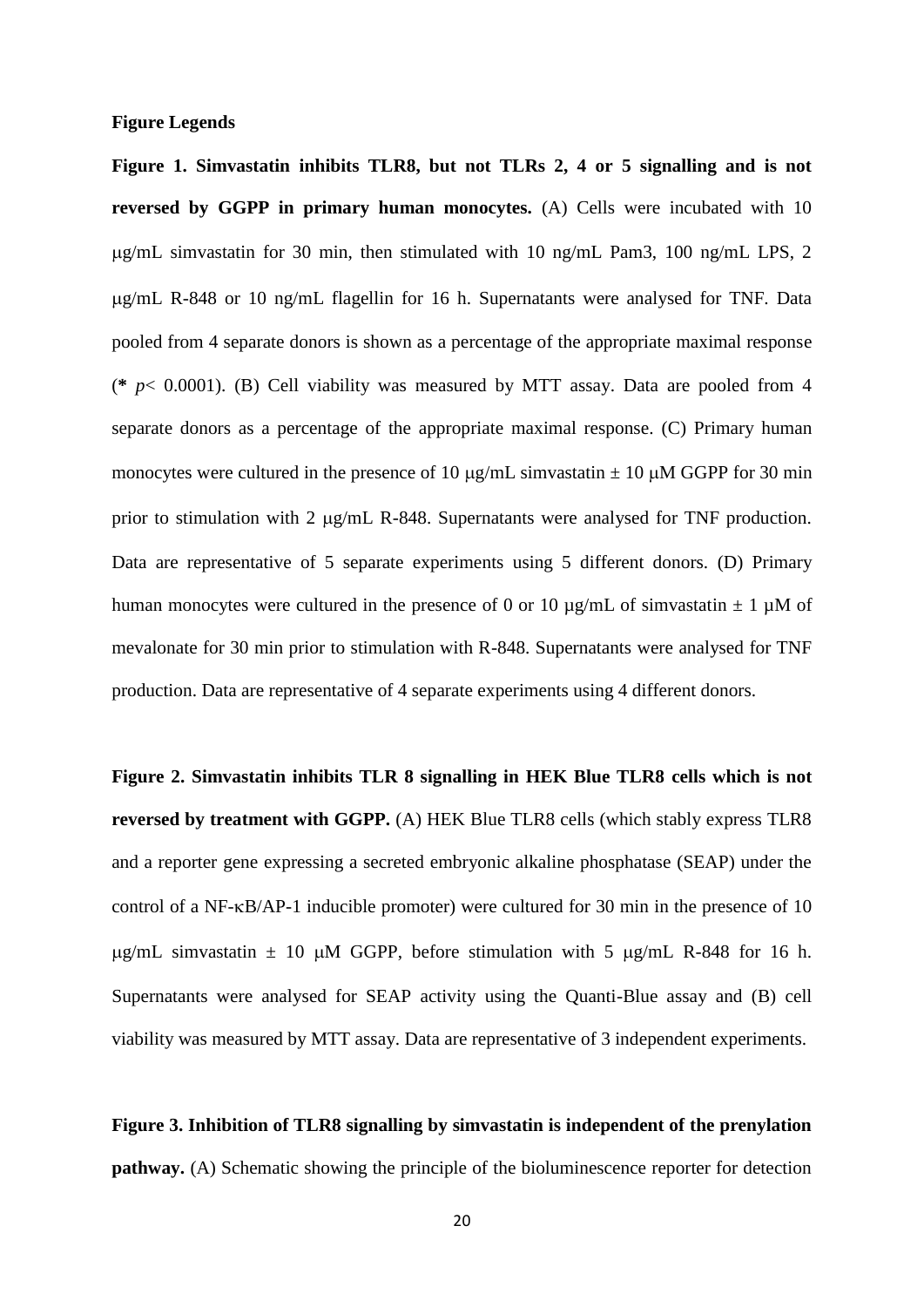of inhibition of protein prenylation in cells. HEK Blue TLR8 cells were transfected with a plasmid coding for a Gal4-VP16-GFP transcription factor bearing a prenylation (geranylgeranylation) site from Cdc42 at its C-terminus (Gal4-VP16-GFP-Cdc42tail). This drives transcription of firefly luciferase (F Luc) from a second transfected plasmid under the control of a synthetic promoter containing 5 Gal4 DNA–binding sites. When prenylated, the Gal4-VP16-GFPCdc42tail associates with membranes, reducing its ability to drive firefly luciferase (F Luc) expression. (B) Inhibition of prenylation by 10  $\mu$ g/mL simvastatin for 30 min prevents association of Gal4-VP16-GFP-Cdc42tail with membranes, allowing the transactivator to accumulate in the nucleoplasm and augment reporter expression. The presence of 10  $\mu$ M GGPP fully reverses the effect of simvastatin. (C) Prenylation is inhibited by 10  $\mu$ g/mL simvastatin and reversed by 10  $\mu$ M GGPP in HEK Blue TLR8 cells treated with 5 g/mL of R-848 for 16h.

**Figure 4. Inhibitory effects of simvastatin on TLR8 signalling are mediated by inhibition of NF-** $\kappa$ **B, but not AP-1.** (A) Inhibition of NF- $\kappa$ B-induced luciferase production in in HEK Blue TLR8 cells in response to 16 hour incubation with 5µg/ml R-848 after a 30 min incubation with simvastatin. (B) HEK Blue TLR8 cells were treated with 10  $\mu$ g/mL simvastatin for 30 min  $\pm$  10  $\mu$ M GGPP prior to treatment with 5  $\mu$ g/mL R-848 for 16 h. Cell lysates were examined for phosphorylation of p38 by Western blotting. (C) Primary human monocytes were treated with 10  $\mu$ g/mL simvastatin  $\pm$  10  $\mu$ M GGPP for 30 min prior to treatment with 2µg/ml R-848 for 16 h. Cell lysates were examined for phosphorylation of p38, IKKα/β and TAK-1 by Western blotting. GAPDH was used as a loading control. These blots are representative of 3 independent experiments. (D) Densitometric analysis of Western blots for phosphorylated IKK $\alpha/\beta$ . Data are expressed as arbitrary units and are the mean  $\pm$ SE  $(n = 3)$ . \*P<0.05 vs. R-848 treated samples by Student's t-test for paired data.